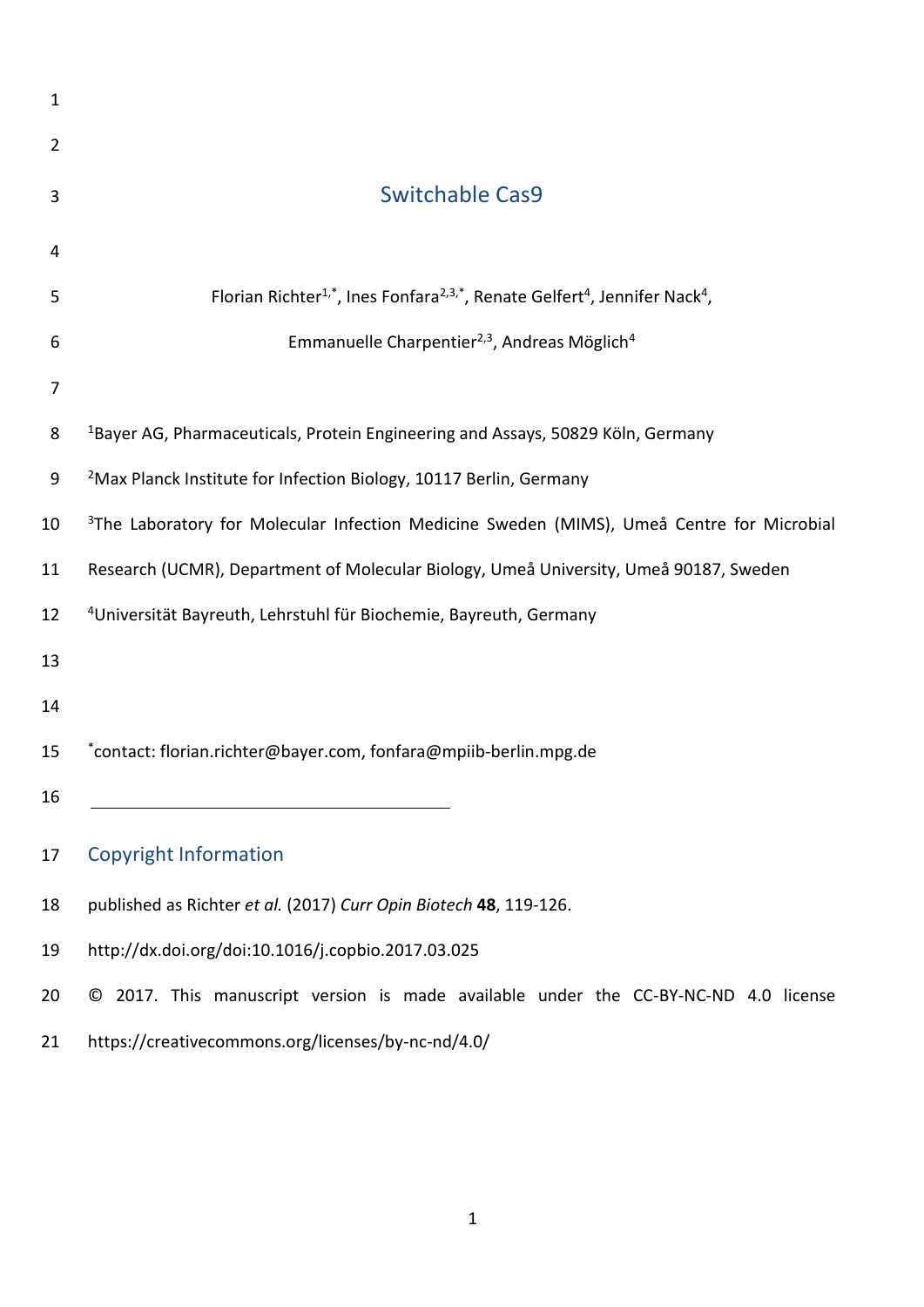#### Abstract

 Ever since its discovery, Cas9 from *Streptococcus pyogenes* has revolutionized biology by enabling analysis and engineering of genomes with unprecedented precision and ease. To fine-tune on-target effects and to mitigate adverse effects caused by untimely and off-target action of Cas9, strategies 26 have been developed to control its activity at the post-translational stage via external trigger signals. 27 Control is either achieved by modifying the Cas9 protein itself or its programmable RNA molecules. To date, switchable Cas9 variants responding to small ligands, light or temperature have been engineered. With these variants in hand, the regulation and modification of genomes can be accomplished in graded and ever more precise manner.

#### Highlights

  $\rightarrow$  diverse Cas9 variants have been engineered that are switchable by external signals 34 > suitable signals include addition of small molecules, light and temperature changes  $\rightarrow$  to achieve control, the Cas9 protein itself or its programmable RNAs are modified ➢ switchable Cas9 variants are engineered as split or single-chain proteins  $\rightarrow$  switchable variants mitigate effects caused by excessive and untimely Cas9 activity 

# Introduction

 The advent of the programmable DNA endonuclease Cas9 has revolutionized analysis, control and engineering of genomes [1]. The most widely used Cas9 from *Streptococcus pyogenes* originally forms part of the type II-A CRISPR-Cas (clustered regularly interspaced short palindromic repeats- CRISPSR associated) adaptive immune system [2,3] and requires two non-coding RNA molecules, 44 denoted crRNA (CRISPR RNA) and tracrRNA (trans-activating crRNA), for sequence-specific binding and cleavage of DNA double strands. Of key advantage, the Cas9 programmability to target a specific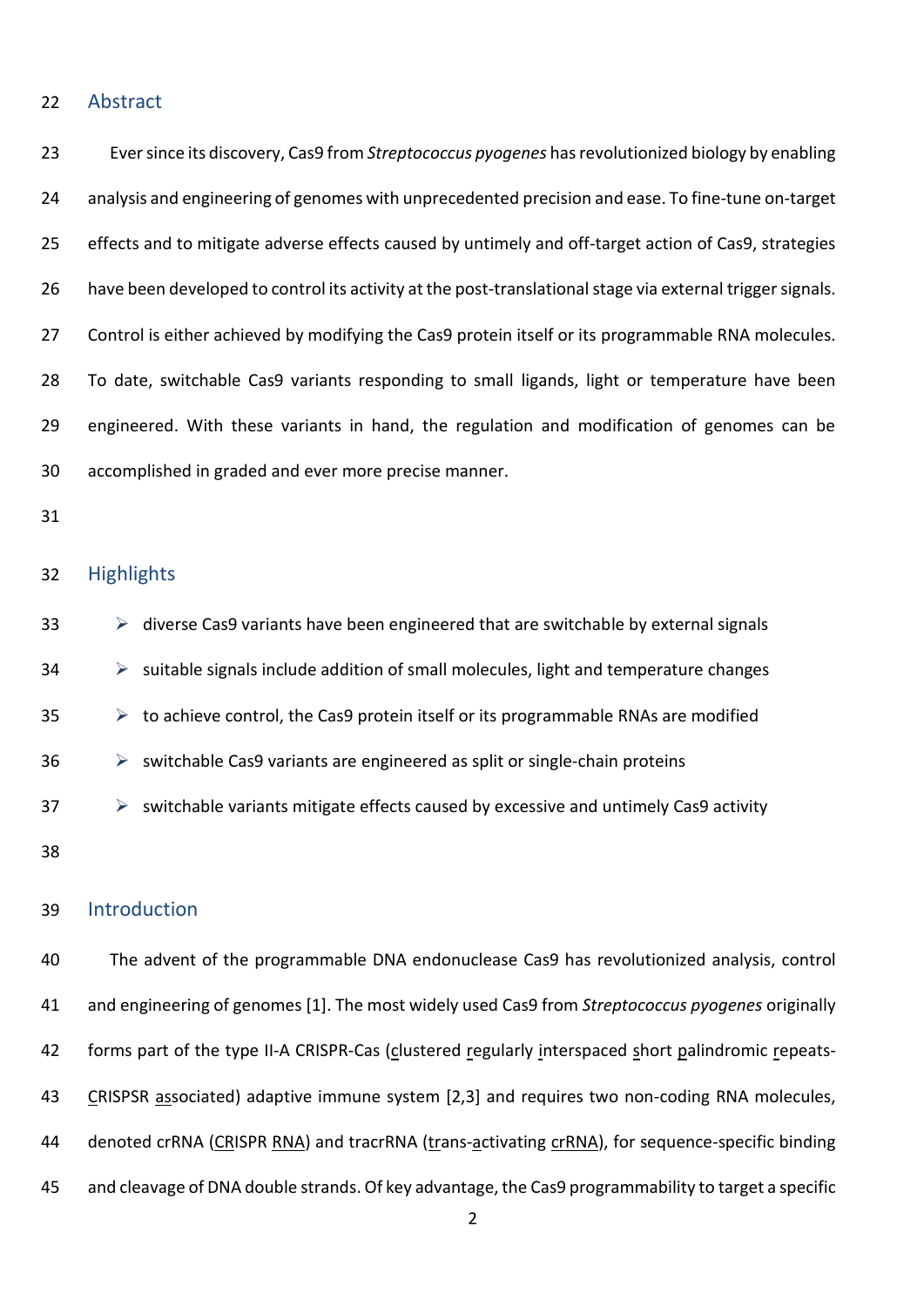DNA sequence is encoded in the crRNA of the dual tracrRNA:crRNA, rather than in proteinaceous components as in the alternative zinc finger or TALE (transcription activator-like effector) systems [4]. Routinely, the crRNA and tracrRNA of Cas9 are covalently linked by a hairpin to yield a chimeric RNA, termed single-guide RNA (sgRNA) [5•].

 Biotechnological applications that harnesses the ability of the sgRNA to direct Cas9 to specific 51 DNA target sites fall into two general areas (Fig. 1): first, sequence-specific endonucleolytic cleavage by Cas9 wild-type or variants introduces single-strand nicks or double-strand breaks (DSB) to trigger cellular repair mechanisms, principally non-homologous end-joining and homologous recombination [1]. Second, DNA cleavage is deliberately suspended in a Cas9 variant, termed dCas9, which bears two mutations in its RuvC and HNH nuclease domains, respectively [6]. dCas9 hence serves as a programmable sequence-specific DNA-binding protein. In the CRISPR interference (CRISPRi) approach, dCas9 is directed to the promoter or 5' region of target genes, thereby competes with RNA polymerase and represses transcription [7]. Alternatively, dCas9 is connected to transcriptional activators, repressors and silencers to exert transcriptional regulation [8,9], or to fluorescent reporters to mark certain genetic loci [10].

 Both areas benefit from means of precisely controlling (d)Cas9 activity, preferably with spatial and temporal resolution, and in reversible manner. In particular, off-target cleavage caused by elevated Cas9 levels can be mitigated by adjusting overall activity and by turning off Cas9 at desired times [11]. In principle, control can be achieved at the expression level, leading to changes in the production of (d)Cas9, or at the post-translational level, leading to changes in (d)Cas9 activity, availability or stability. The latter of the two offers the advantages of faster response and of being compatible with approaches where pre-assembled (d)Cas9 is injected into target cells as opposed to being expressed *in situ*. Natural mechanisms that directly affect the activity of Cas9 [12•,13•] and related CRISPR proteins [14] have only been discovered very recently and are so far limited to inhibitory proteins. Against this backdrop, the past two years have witnessed the vigorous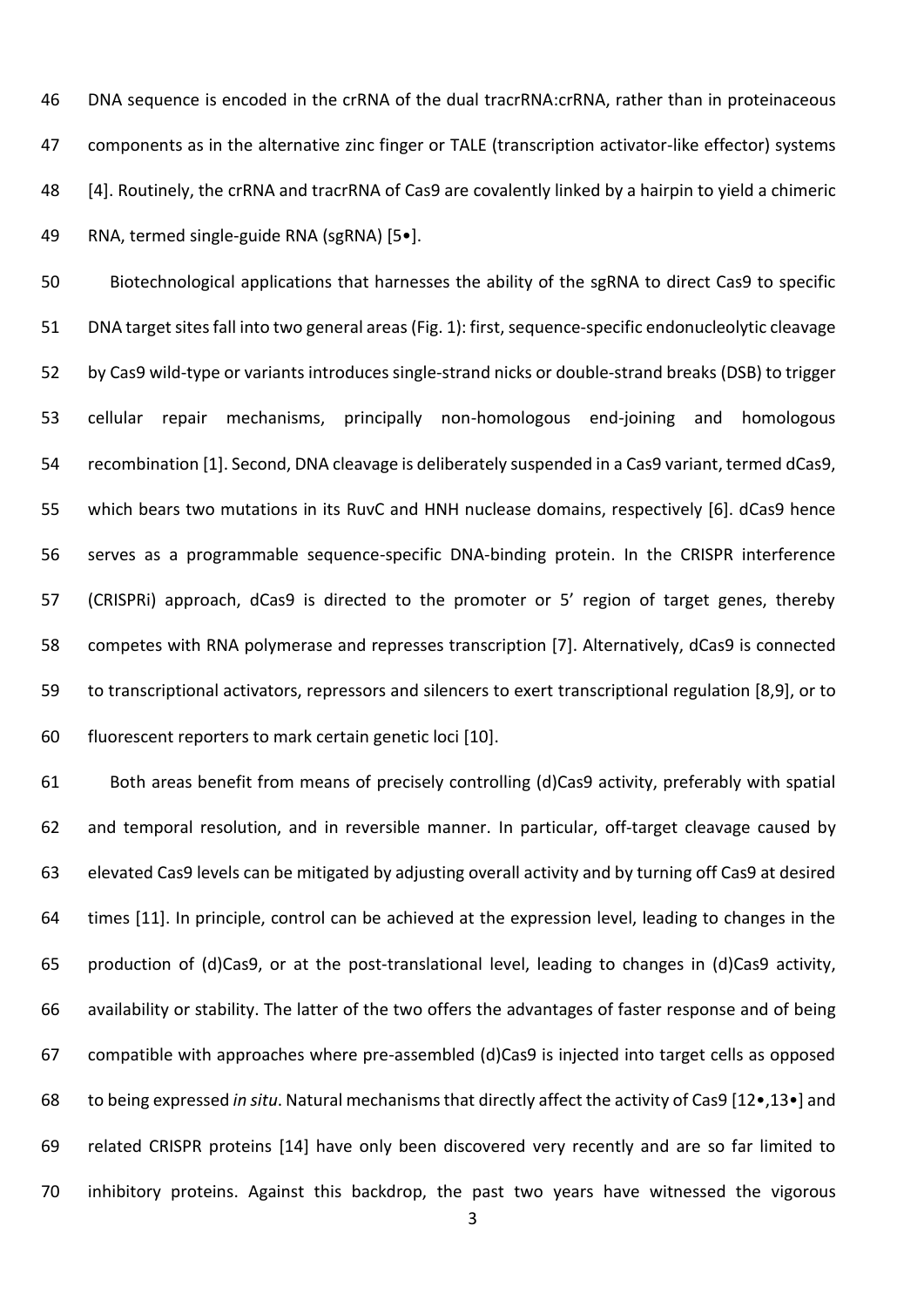development of synthetic strategies for controlling (d)Cas9 activity [11,15]. Here, we review recent advances in the engineering of (d)Cas9 variants that can be modulated in their cellular availability and activity by external stimuli.

## Leverage Points for Interfering with Cas9 Activity

 As illustrated by the high-resolution structure of the *S. pyogenes* holo enzyme [6], Cas9 is an elaborate molecular machine that precisely mediates several reaction steps with several ligands (Fig. 1). Although the mechanistic details await full elucidation, it is evident that for proper function Cas9 needs to bind the dual tracrRNA:crRNA (or, the sgRNA) to locate the specific target site within 80 double-stranded DNA, to cleave both DNA strands and to eventually release the reaction products 81 [5•]. Potentially, each of these steps offers toeholds for interfering with Cas9 activity; if interference proceeds in signal-dependent manner, the desired regulation of Cas9 is accomplished. Present 83 approaches for signal-dependent regulation of Cas9 activity rely on impeding assembly with its programmable RNA and/or correct binding to the DNA target site, as opposed to affecting nucleolytic cleavage *per se*. As a corollary, the regulatory approaches developed for the cleavage-86 competent Cas9 also hold for the cleavage-incompetent dCas9. The opposite is not necessarily true 87 as dCas9 is often used as an inert, RNA-guided, sequence-specific DNA-binding protein, to which 88 accessory effector modules are recruited that exert the desired biological activity. Regulation of this 89 activity can be achieved via signal-modulated recruitment of accessory effector units to dCas9.

# Split Variants to Regulate Cas9 Activity

 Precisely orchestrated interactions between proteins and nucleic acids underpin diverse natural processes and are often subject to regulation by signals, e.g., small-molecule compounds. The moieties mediating such signal-dependent interactions have long been coopted in the engineering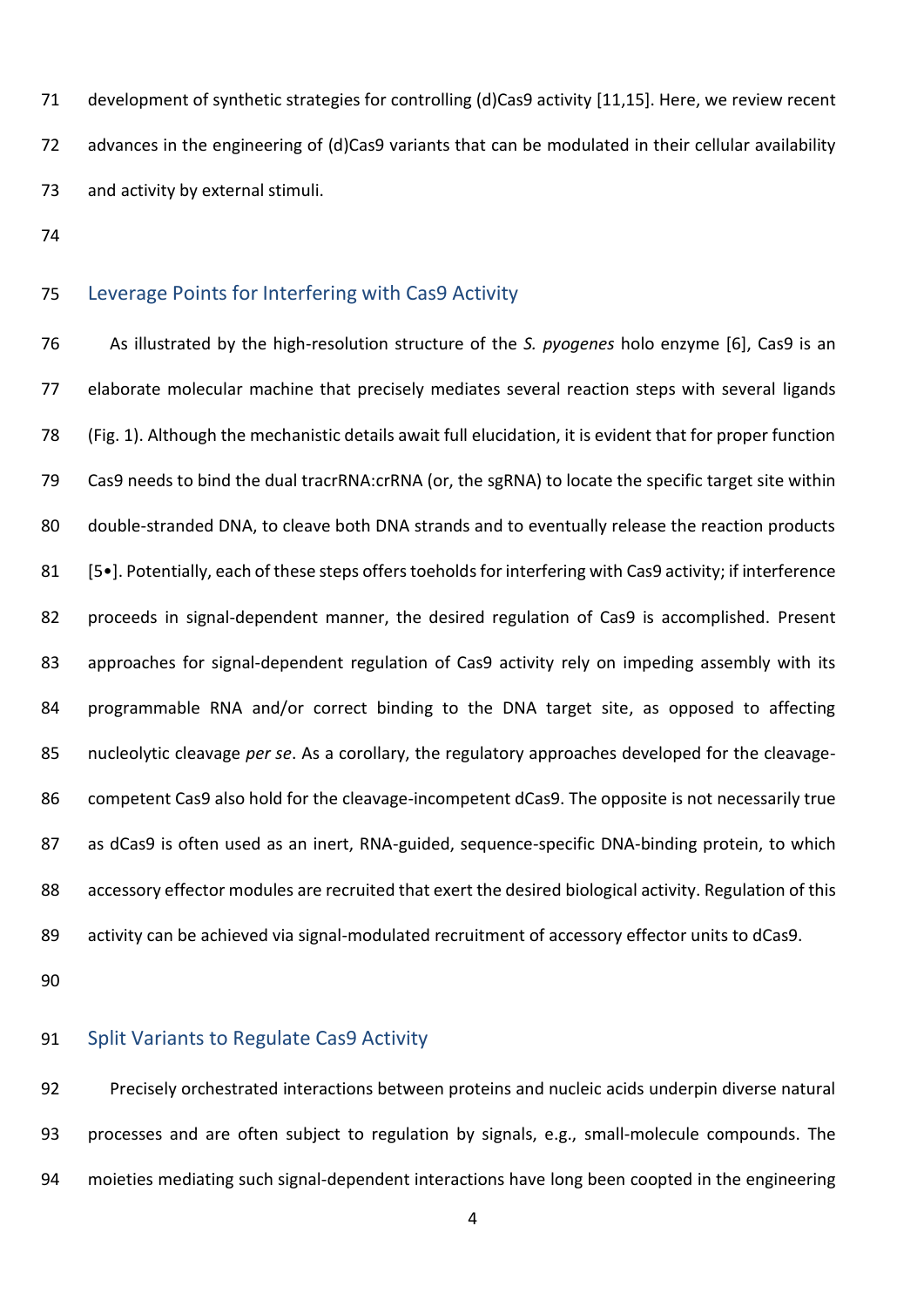of split proteins that regain function when dimerized, e.g., [16]. Several of these strategies have also been applied in order to subject split Cas9 under the control of external triggers.

97 Cas9 has been divided into two fragments and linked to the two halves of a split intein [17,18•]; fragment combination allowed seamless *trans* splicing and yielded native, fully functional protein. However, intein-based approaches suffer from being irreversible as reversible activation would require non-covalent fragment assembly.

 The dissection of Cas9 into recognition and nuclease lobes, which are inactive on their own but regain activity when associating upon sgRNA binding, demonstrated the principal validity of the split approach for Cas9 [19]. The combination of split Cas9 parts with the FKBP protein and the rapamycin-binding domain of mTOR, respectively, yielded a system in which fragment assembly and 105 concomitant recovery of Cas9 activity are under control of rapalogs (i.e. rapamycin or analogs) [20•]. To overcome the challenge posed by undesirable residual dimerization in the absence of rapalogs, one fragment was directed to the nucleus and the other to the cytosol via appendage of suitable localization signal peptides. Nguyen *et al.* later added an additional layer of control by linking both Cas9 fragments with the ligand-binding domain (LBD) of the estrogen receptor ERT [21•]. This domain interacts with the cytosolic chaperone Hsp90 and is thus sequestered from the nucleus. Addition of the ligand 4-hydroxytamoxifen (4-HT) disrupts the Hsp90:ERT interaction and thereby 112 promotes nuclear translocation of ERT and the connected split fragments. Assembly in the nucleus and resultant reconstitution of Cas9 activity either occurs spontaneously or, in enhanced fashion, 114 by rapalog addition.

 Rather than by chemical means, split Cas9 fragments can also be functionally reconstituted via light-mediated dimerization. To this end, Cas9 fragments were linked to derivatives of the *Neurospora crassa* light-oxygen-voltage (LOV) photoreceptor Vivid, dubbed Magnets [22], that 118 assemble into a heterodimer upon blue-light-exposure [23••]. In contrast to the above approaches, this light-regulated system benefits from higher spatiotemporal resolution and reversible activation.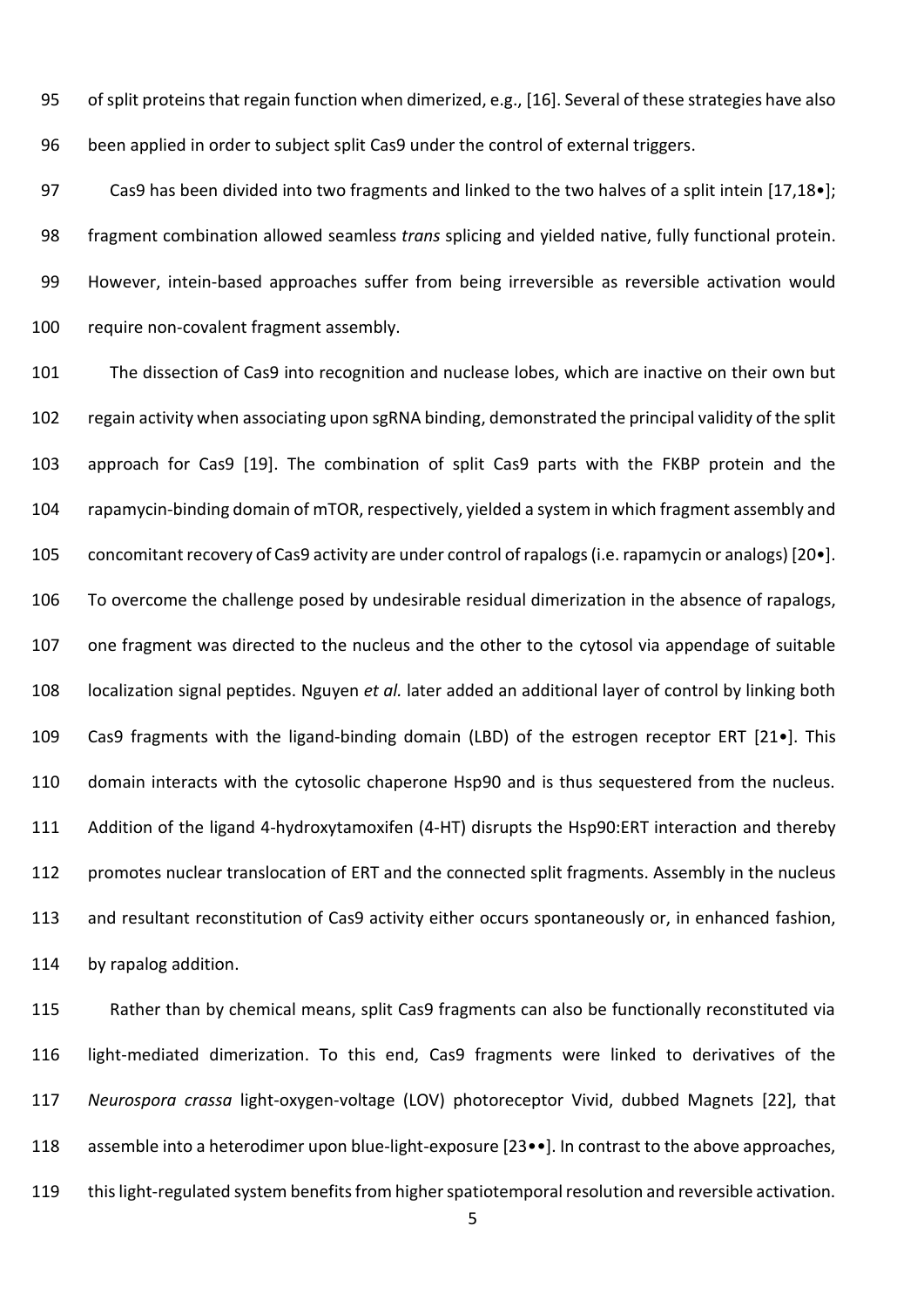At least some of the above approaches achieve external control of Cas9 activity with high dynamic range, but they all require the use of two separate polypeptides. Although the two- component nature can be advantageous, e.g., enabling regulatory strategies and making for smaller gene constructs (e.g., beneficial for viral transfection) [18•], at least under certain circumstances it may also impart disadvantages, in particular a strong concentration dependence of the response [24] and sensitivity to different expression levels of the individual compounds. Cas9 derivatives that can be triggered by external signals yet are engineered as a single polypeptide thus represent viable alternatives to the split systems.

## Single-chain Variants to Regulate Cas9 Activity

 Modification of a lysine residue nearby the crRNA binding site of Cas9 with a photolabile caging group put RNA binding and catalytic activity under control of UV light [25•]. Notably, the photocaging group was incorporated site-specifically as an unnatural amino acid (UAA) via *amber* suppression, and in its photocaged form, Cas9 showed negligible activity. However, after UV- induced deprotection unmodified, fully functional enzyme was obtained. Modification via *amber* suppression of the same lysine with a different protecting group rendered uncaging and restoration of Cas9 activity dependent on addition of a small-molecule compound [26•]. The requirement for 137 the heterologous machinery for UAA incorporation, and, in case of [25•], for irreversible activation by UV light, may limit the wider uptake of these systems.

139 In an approach similar to that of Nguyen *et al.* [21•], Liu *et al.* [27] sequestered Cas9 in the cytosol by flanking it N- and C-terminally with two copies each of the ERT LBD. Addition of the ligand 4-HT triggered nuclear localization and increase of Cas9 activity. (Interestingly, the underlying concept of this approach had already been demonstrated within the iGEM competition [28].) Conceptually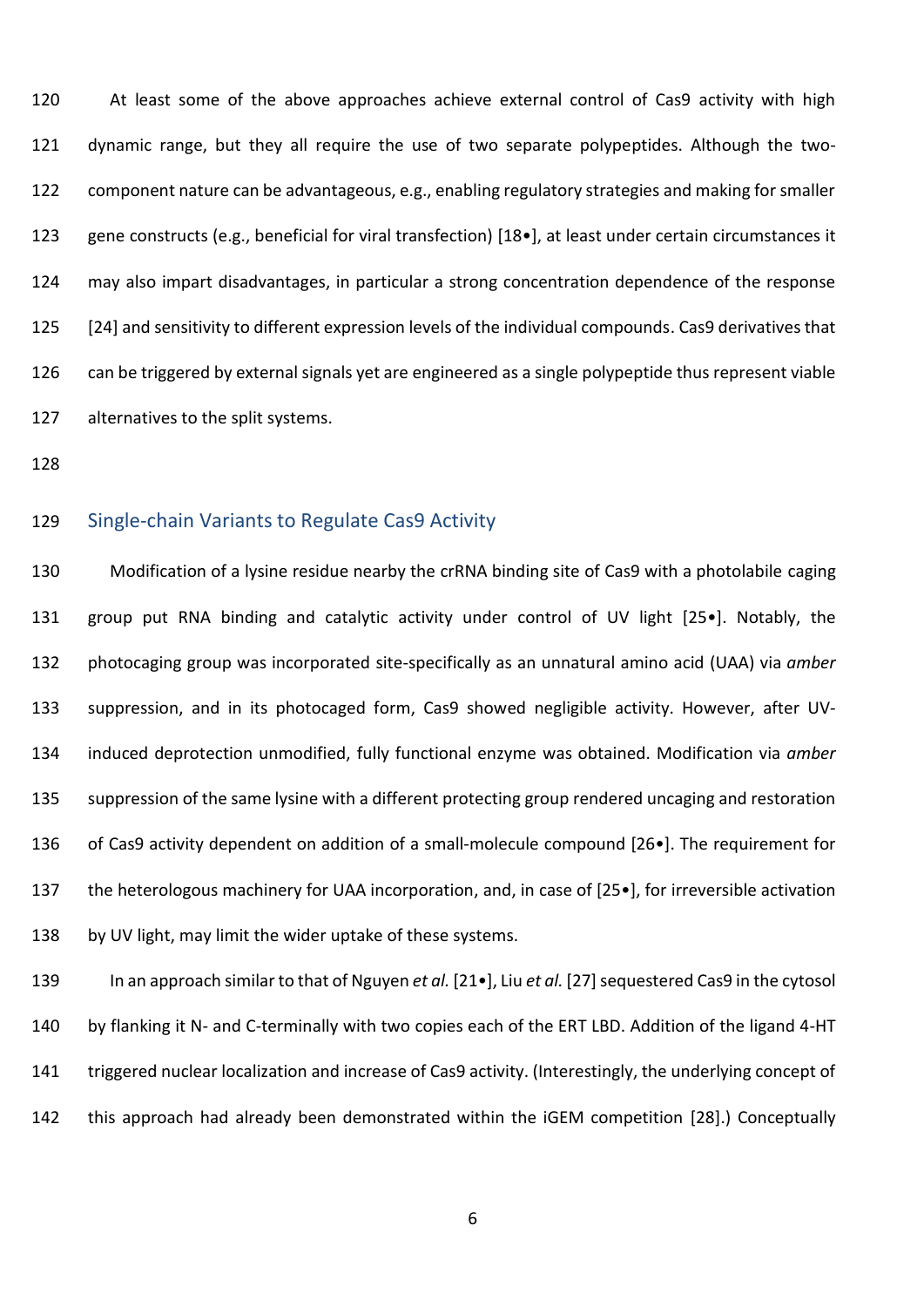similar, optogenetic control of Cas9 activity might be achieved by resorting to systems for blue-light-mediated nuclear import and export [29,30].

 Control over Cas9 activity has also been achieved by insertion of functional domains, in particular 146 inteins [31], LBDs [32••] and LOV photosensors [33•]. An engineered version of the RecA intein from *Mycobacterium tuberculosis* whose splicing activity is regulated by 4-HT was inserted into different surface-exposed sites of Cas9 and cleavage activity thus abrogated [31]. Addition of the ligand 4-HT promoted splicing out of the intein and restored Cas9 activity, albeit in irreversible manner. In another study, an inert PDZ domain was randomly placed throughout the Cas9 protein by transposon mutagenesis to determine suitable insertion sites; ensuing high-throughput screening 152 identified permissive sites that still support Cas9 activity [32.0]. Replacement of the PDZ domain by the ERT LBD generated a Cas9 variant, called arCas9, that is allosterically regulated by 4-HT. The dynamic range of arCas9 could be further enhanced by combining allosteric activation with nuclear localization induced by 4-HT, cf. above. In another approach, we inserted the dimeric LOV photoreceptor *Rs*LOV from *Rhodobacter sphaeroides* [34] which undergoes blue-light-dependent dissociation at candidate, surface-exposed sites of Cas9. We reasoned that Cas9 activity might thus be repressed by forcing the enzyme into an unproductive dimeric complex and by restricting access to its active site [33•]. High-throughput screening identified the variant paRC9 which was modestly activated by blue light. In an unexpected twist, we discovered that insertion of *Rs*LOV bestowed temperature sensitivity on Cas9 activity. We isolated the variant tsRC9 which displayed robust activity at 29°C but negligible one at 37°C.

 While it is desirable to ramp up Cas9 activity by a certain signal, it is equally attractive to decrease activity at will once Cas9 has performed its duty, which could for example be accomplished with tsRC9 [33•]. An interesting alternative tactic is the targeting of Cas9 for destruction after successful cleavage events in a cell-cycle dependent manner [35]. A logical extension to this approach would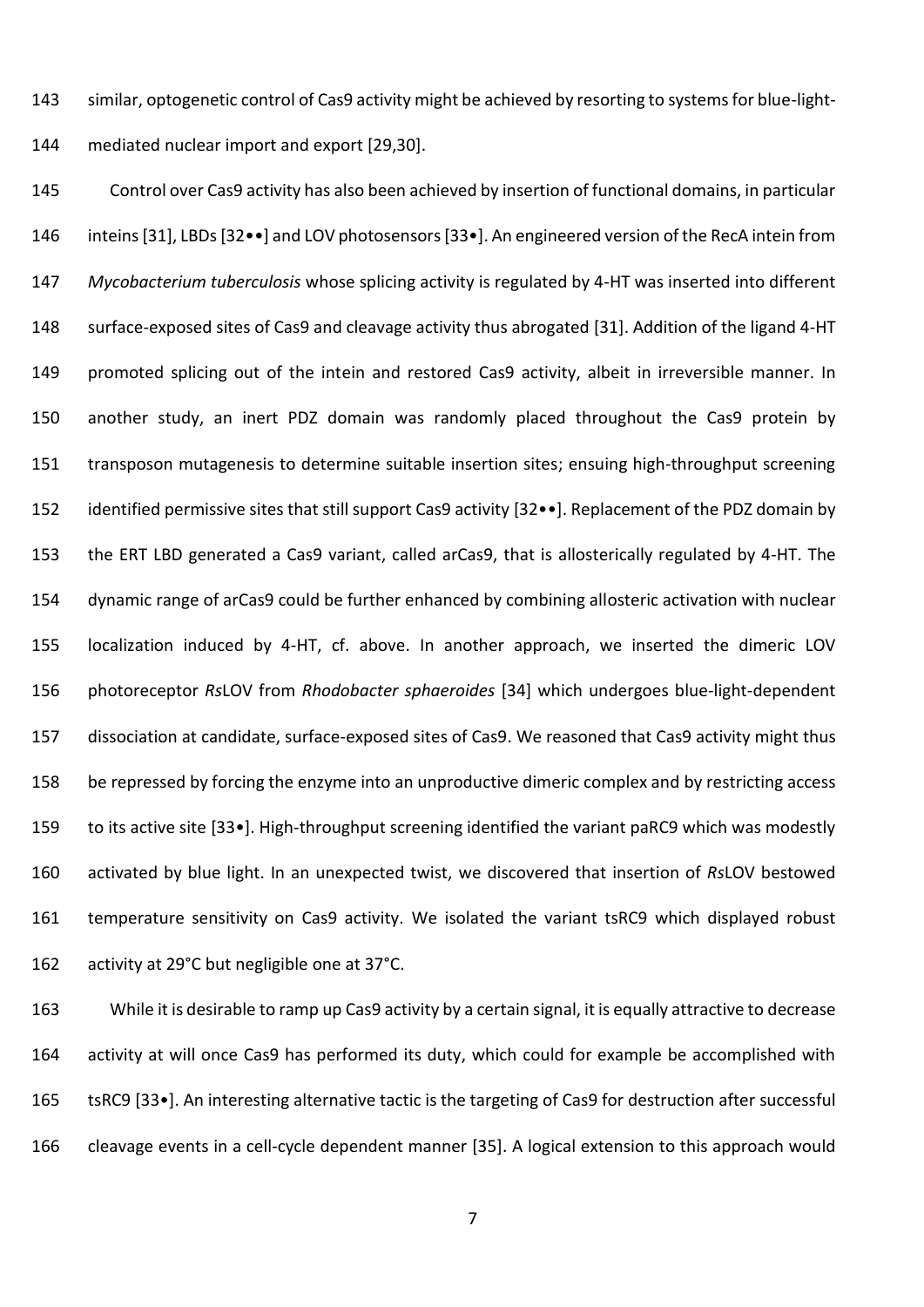be the fusion of Cas9 with degrons that are inducible by small ligands, e.g., auxin [36], or by light [37,38].

# Controlling sgRNA Availability to Regulate Cas9 Activity

 As Cas9 must associate with its RNA ligands to exert its function, activity can also be regulated by modulating the availability, conformation, or interaction with other factors of the sgRNA (or, of the dual tracrRNA:crRNA). These approaches offer advantages in terms of orthogonal regulation of different on-target activities (as differently modified sgRNAs can be used in multiplexing scenarios) 175 and potentially also in terms of better regulation dynamics, because the sgRNA usually shows much faster cellular turnover than the Cas9 protein itself [39]. Liu *et al.* [40••] embedded riboswitches, i.e. RNA aptamers that are responsive to binding of (usually) small-molecule ligands, into the sgRNA at its 3' end to render the accessibility of the crRNA targeting region and the ability of Cas9 to bind its DNA target dependent on the presence of ligands such as theophylline. In a different approach [41••], the sgRNA was incapacitated by hybridization with a protector DNA olignucleotide; photolabile linkers embedded in the protector DNA allowed its destruction by UV irradiation, resulting in release of the sgRNA and turning on of Cas9 activity.

## Transcriptional and Epigenetic Control with dCas9

 In addition to the above approaches that afford control over Cas9 binding and cleavage activities, a number of strategies for regulating the activity of systems based on the cleavage-deficient dCas9 have been developed. All these strategies have in common that dCas9 is employed as an inert, RNA- guided, sequence-specific DNA-binding protein to which effector components are recruited via signal-dependent interactions with the Cas9 protein or the RNA ligands. In two related studies [42,43•], the photoreceptor cryptochrome 2 from *Arabidopsis thaliana* (Cry2) which interacts with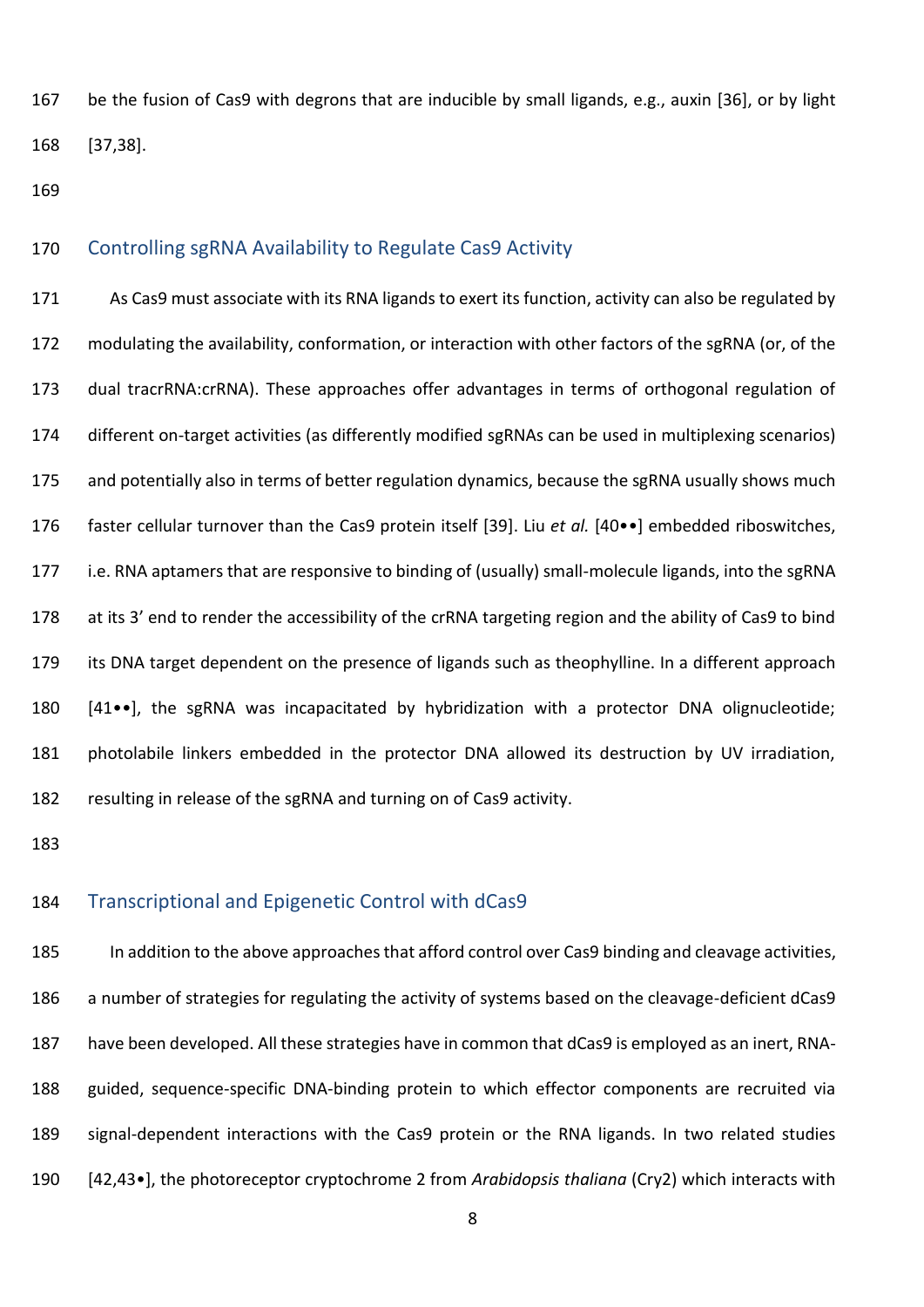the CIB1 protein under blue light [44] was combined with dCas9. CIB1 (or, its N-terminal part CIBN) and Cry2 were fused to dCas9 and strong trans-activating effectors, e.g., VP64 or p65, respectively. Blue light promoted the dimerization of Cry2:CIB1 thereby recruiting the transactivators to desired sites in the genome targeted by dCas9. In this manner, expression from endogenous genetic loci could be upregulated in light-dependent manner. Instead of Cry2:CIB1, different protein modules that heterodimerize in the presence of rapalogs or the plant hormones abscisic acid and gibberellin, respectively, have also been employed [45•,46]. Again, effector modules could be recruited to desired loci in signal-controlled fashion. Remarkably, logic gates and genetic circuits were constructed that made the output dependent on the presence or absence of either or both of the hormones, although this approach required parallel expression of two orthogonal Cas9 variants 201 outfitted with the respective interaction domains. As previously demonstrated [9], none of these approaches [42,43•,45•,46] is restricted to activators but in principle they extend to other transcriptional and epigenetic effectors, e.g., repressors and histone deacetylases, as well as fluorescent reporters.

 While the above approaches require covalent fusion of dCas9 with suitable interaction domains, effectors can also be recruited via interactions with the RNA components. To this end, short RNA aptamer sequences were embedded into or appended to the 3' end of the sgRNA [47–50]. The aptamers specifically interact with cognate RNA-binding proteins, e.g., the coat protein of the bacteriophage MS2, and can therefore be used to recruit desired effectors to the dCas9:sgRNA complex. Strikingly, aptamer-based recruitment [47,48,50] afforded markedly improved upregulation of endogenous loci compared to the above approaches. A recent investigation demonstrates how control by external signals can be added to the aptamer-recruitment platform 213 [51•]. Here, the transactivating effectors were not only fused to RNA-binding domains but also to destabilized protein domains that promote rapid proteasomal degradation. Addition of suitable compounds stabilizes these domains and the attached RNA-binding effector complexes, thus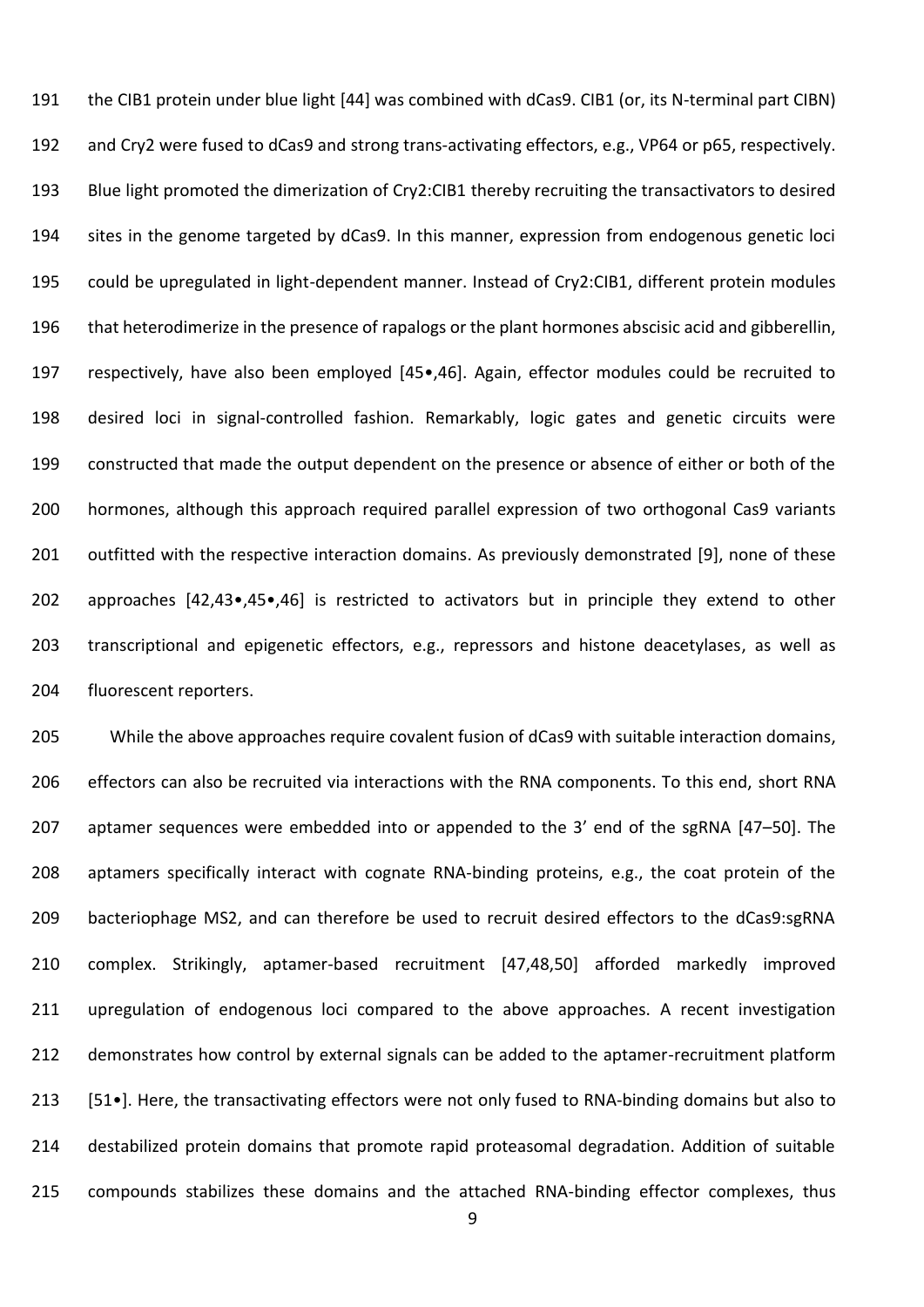yielding a ligand-inducible dCas9 system. Notably, multiplexed regulation of several genes is readily 217 possible by parallel use of multiple sgRNAs and transactivating effectors, rather than requiring expression of orthogonal Cas9 variants, cf. above [45•,46]. In a variation of the approach, the ligand- sensitive destabilized domains were fused to the N and C termini of Cas9 to achieve ligand-induced 220 cleavage activity [51•].

## Conclusions and Future Perspectives

 Advances in the development of switchable (d)Cas9 variants have been nothing but tremendous. Over the past two years, several options have arrived by which (d)Cas9 availability and activity can 225 be controlled at the post-translational stage (as opposed to regulating the expression of Cas9) in its 226 overall levels and spatiotemporal timing, thus affording enhanced control over the analysis, control 227 and engineering of genomes. The unrelenting progress in this field has to large extent benefited 228 from the adaption of established and previously successful concepts, e.g., in the design of split Cas9 variants and the recurring, creative deployment of the ERT:4-HT switch. Given the recent developments, we expect additional Cas9 variants to become available that afford control by 231 different signals and with enhanced performance. Variants which could be activated by red light appear of particular interest as they would facilitate optogenetic applications in living animals.

 The choice of one particular variant among the various switchable Cas9 proteins will be governed by the needs and constraints of a given application. One consideration is the nature and compatibility of the trigger signal which at present can be either small ligands, light or temperature changes. The optogenetic approach, i.e. using light as the trigger, offers the advantage of better spatial control. Another aspect that may be required is reversibility of the response in at least two regards. First, can the trigger signal be readily removed or shut off? Changes in illumination and temperature appear to have the edge over small-molecule ligands which would need to be washed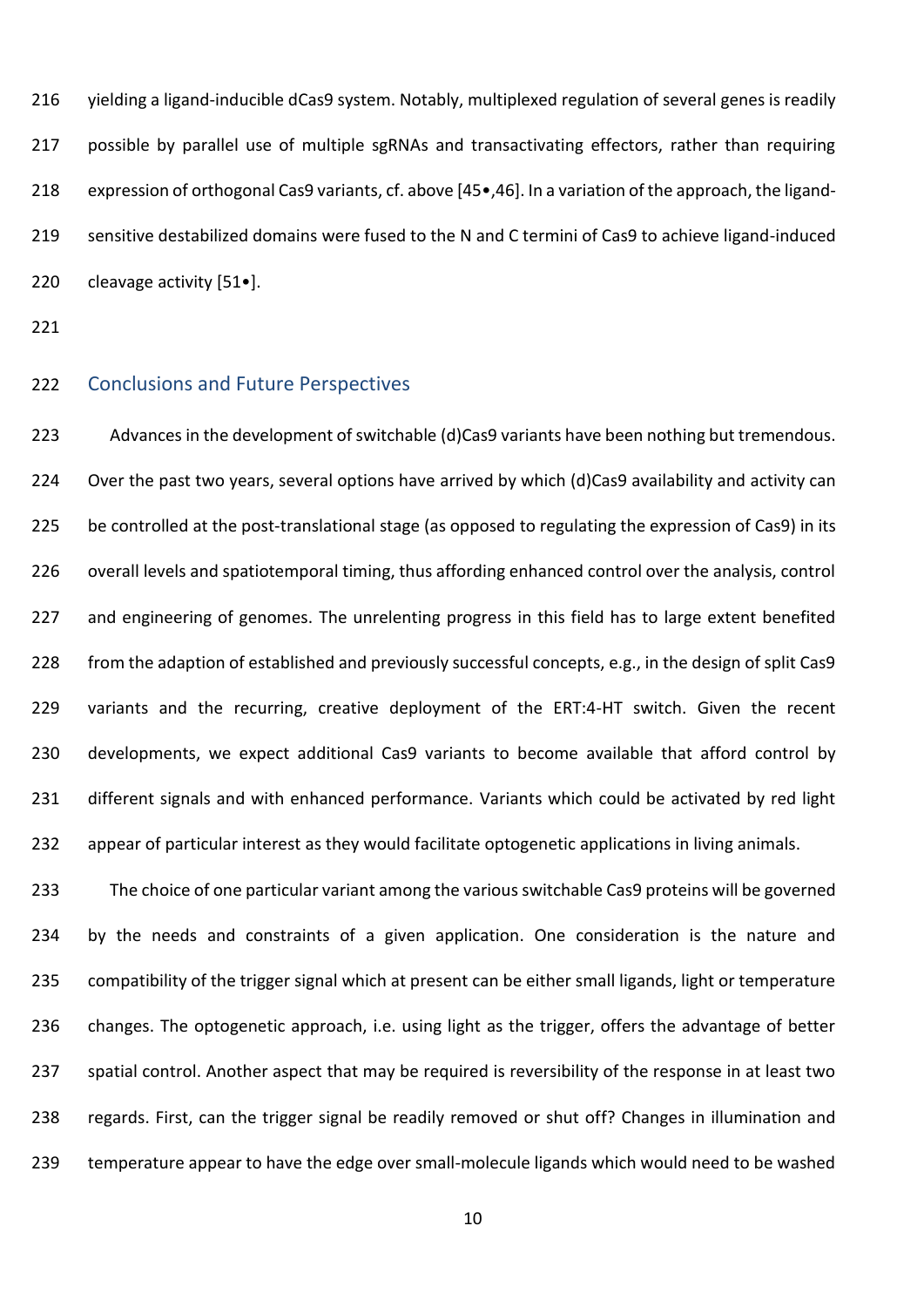240 out. Second, is the molecular mechanism leading to Cas9 activation reversible? Strategies that involve the breaking or formation of covalent bonds, e.g., photo- and ligand-induced uncaging or the intein-mediated methods, are not, whereas the others usually are. A subsidiary consideration is the kinetics of the response; how fast can Cas9 activation be effected, how rapidly can activity be shut off (if at all)? Specifically, Cas9 has been shown to have long DNA residence times, even post- cleavage which might interfere with desired double-strand break repair outcomes [52]. It remains 246 to be investigated whether any of the methods presented here can, upon signal removal or addition, increase dissociation rates of DNA-bound Cas9 (instead of decreasing association rates of the free Cas9:RNA complex). Furthermore, the degree of regulation by signal and the leakiness of the 249 system, i.e. activity in the absence of signal, play important roles. Whereas many dCas9 applications can arguably tolerate low leak activities, applicationsthat employ Cas9 to effect irreversible genome rearrangements usually cannot.

 Finally, researchers interested in the generation of new and the improvement of existing Cas9 variants also need to consider how transferable the engineering strategies are between different CRISPR systems [53]. For example, Cas9 from *Staphylococcus aureus* [54] is smaller in size, has different requirements for the protospacer adjacent motif (PAM) sequence, and may be 256 advantageous in certain applications [45•], while Cpf1 [55] which cleaves its own gRNA has advantages in multiplexing applications [55,56]. Moreover, additional CRISPR systems are being discovered and mechanistically characterized at amazing pace [2,3], including such that act on RNA rather than DNA [57]. We anticipate that modes of control that rely on appending interaction 260 domains to a CRISPR effector protein or aptamers to the sgRNA should be easily transferable, while approaches that modify the core of the CRISPR effector itself (such as split constructs or insertions) will be harder to engineer. Given the rapid development of diverse variants of *S. pyogenes* Cas9 263 which can be triggered by external cues and which we review here, we expect switchable variants of other CRISPR systems to become available shortly. Lastly, the existence of natural CRISPR-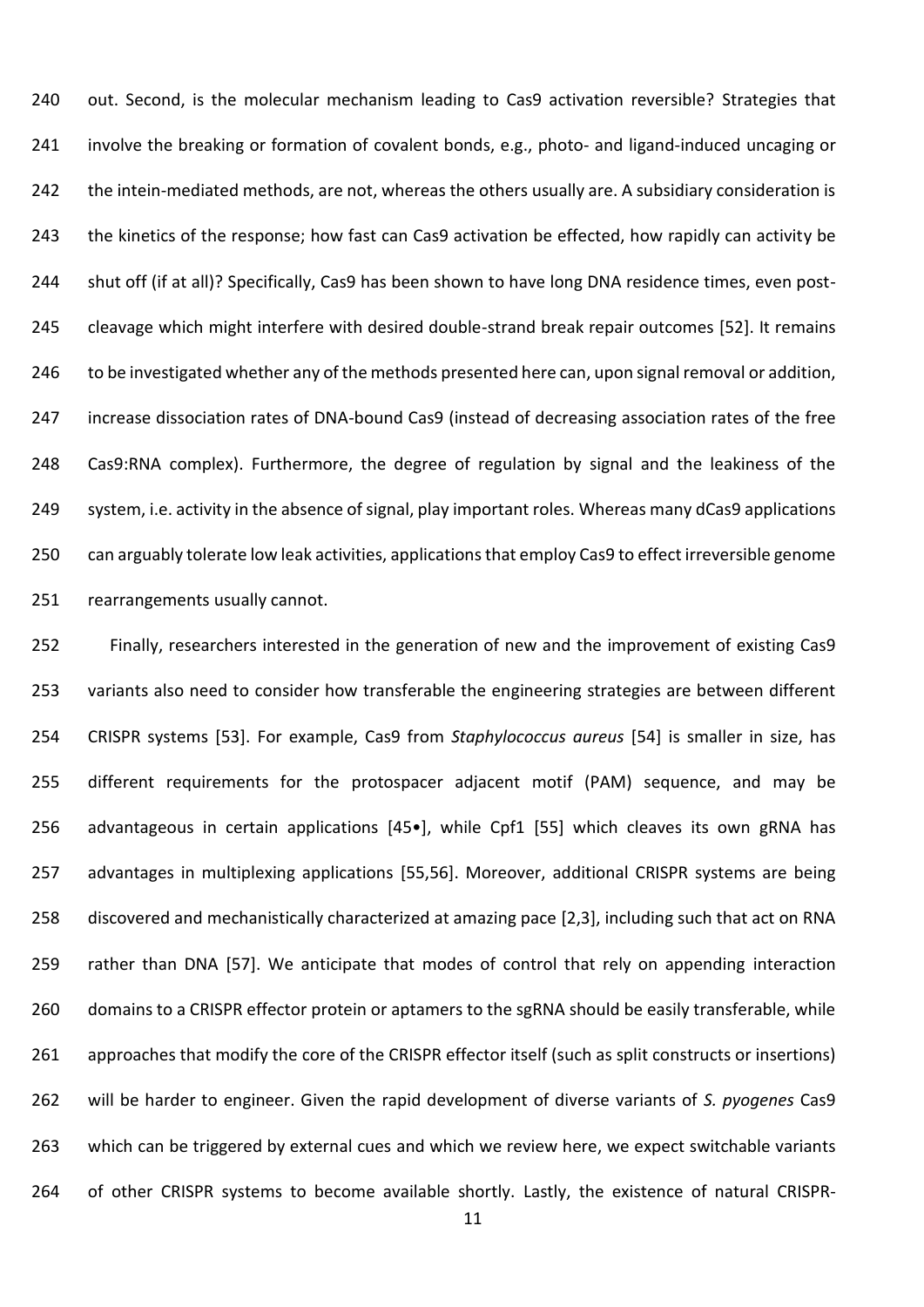265 inhibitory proteins [12•,13•] hints at the possibility of developing small-molecule inhibitors of Cas9,

which would offer additional, complementary ways of regulating activity.

## Acknowledgements

- Research has been funded through the Deutsche Forschungsgemeinschaft [grant RI2468/1-1 to
- F.R.]; the Alexander-von-Humboldt Foundation [Sofja-Kovalevskaya Award to A.M.; AvH
- Professorship to E.C.]; the Einstein Foundation Berlin [grant IPF-2012-148 to F.R. & A.M.]; the
- 272 German Federal Ministry for Education and Research [to E.C.]; the Helmholtz Association [to E.C.];
- the Max Planck Society [to E.C.]; the Royal Swedish Academy of Sciences [Göran Gustafsson Prize to
- E.C.]; the Swedish Research Council [to E.C.]; and Umeå University [to E.C.].
- 

# References

- Certain papers have been highlighted as
- 278 of special interest
- •• of outstanding interest
- 1. Doudna JA, Charpentier E: **The new frontier of genome engineering with CRISPR-Cas9**. *Science* 2014, **346**:1258096.
- 2. Makarova KS, Wolf YI, Alkhnbashi OS, Costa F, Shah SA, Saunders SJ, Barrangou R, Brouns SJJ, Charpentier E, Haft DH, et al.: **An updated evolutionary classification of CRISPR-Cas systems**. *Nat Rev Micro* 2015, **13**:722–736.
- 3. Shmakov S, Smargon A, Scott D, Cox D, Pyzocha N, Yan W, Abudayyeh OO, Gootenberg JS, Makarova KS, Wolf YI, et al.: **Diversity and evolution of class 2 CRISPR-Cas systems [Internet]**. *Nat Rev Micro* 2017, **advance online publication**.
- 4. Gaj T, Gersbach CA, Barbas CF: **ZFN, TALEN and CRISPR/Cas-based methods for genome engineering**. *Trends Biotechnol* 2013, **31**:397–405.
- 5.• Jinek M, Chylinski K, Fonfara I, Hauer M, Doudna JA, Charpentier E: **A programmable dual-RNA-guided DNA endonuclease in adaptive bacterial immunity**. *Science* 2012, **337**:816–821.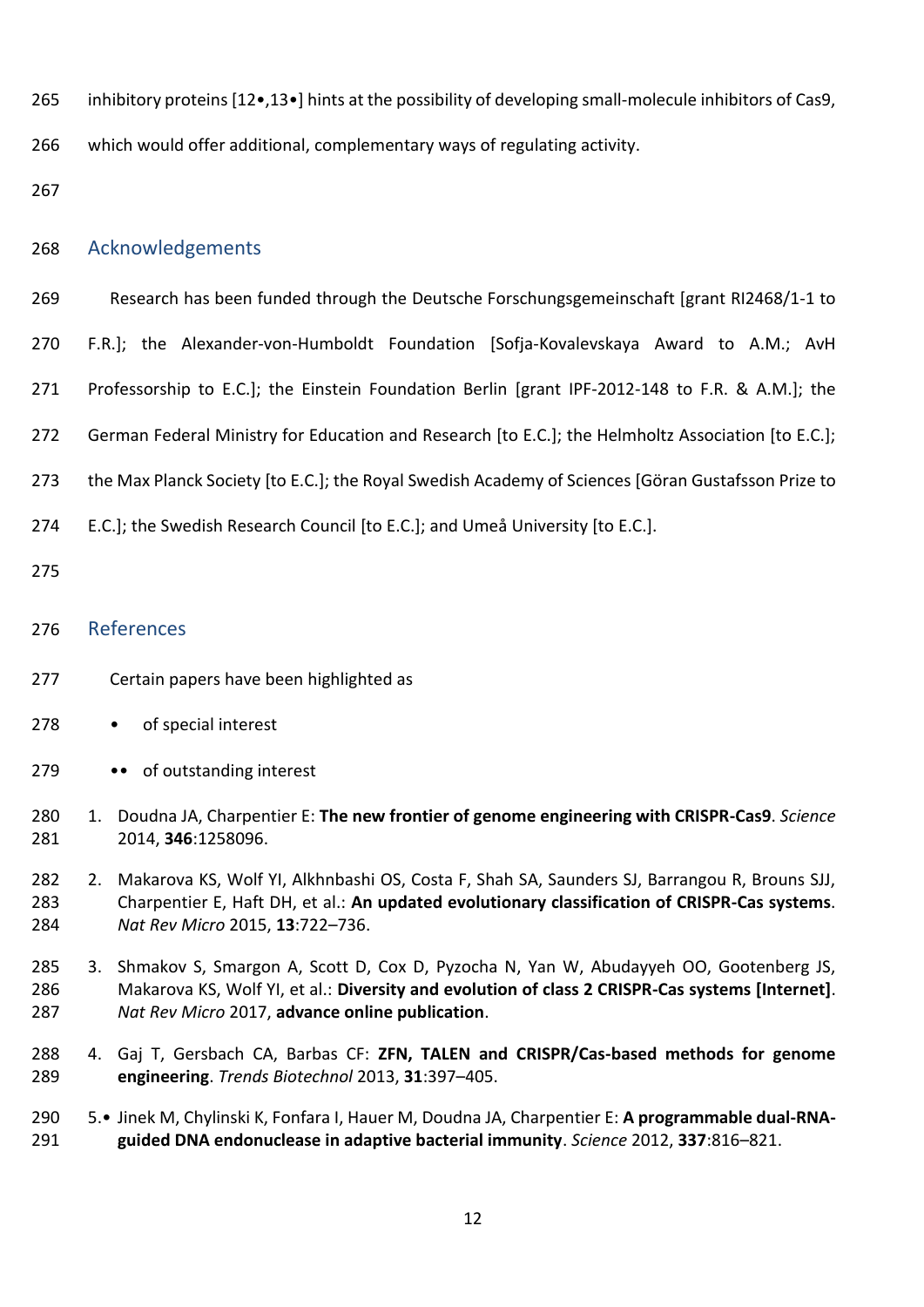- This study deciphered the DNA targeting mechanism of type II-A CRISPR from *Streptococcus pyogenes*. It demonstrated for the first time that Cas9 can be easily programmed using a dual
- tracrRNA:crRNA or sgRNA to target DNA sites specifically.
- 6. Nishimasu H, Ran FA, Hsu PD, Konermann S, Shehata SI, Dohmae N, Ishitani R, Zhang F, Nureki O: **Crystal structure of Cas9 in complex with guide RNA and target DNA**. *Cell* 2014, **156**:935– 949.
- 7. Qi LS, Larson MH, Gilbert LA, Doudna JA, Weissman JS, Arkin AP, Lim WA: **Repurposing CRISPR as an RNA-guided platform for sequence-specific control of gene expression**. *Cell* 2013, **152**:1173–1183.
- 8. Gilbert LA, Larson MH, Morsut L, Liu Z, Brar GA, Torres SE, Stern-Ginossar N, Brandman O, Whitehead EH, Doudna JA, et al.: **CRISPR-Mediated Modular RNA-Guided Regulation of Transcription in Eukaryotes**. *Cell* 2013, **154**:442–451.
- 9. Konermann S, Brigham MD, Trevino AE, Hsu PD, Heidenreich M, Cong L, Platt RJ, Scott DA, Church GM, Zhang F: **Optical control of mammalian endogenous transcription and epigenetic states**. *Nature* 2013, **500**:472–476.
- 10. Chen B, Gilbert LA, Cimini BA, Schnitzbauer J, Zhang W, Li G-W, Park J, Blackburn EH, Weissman JS, Qi LS, et al.: **Dynamic Imaging of Genomic Loci in Living Human Cells by an Optimized CRISPR/Cas System**. *Cell* 2013, **155**:1479–1491.
- 11. Nuñez JK, Harrington LB, Doudna JA: **Chemical and Biophysical Modulation of Cas9 for Tunable Genome Engineering**. *ACS Chem. Biol.* 2016, **11**:681–688.
- 12.• Pawluk A, Amrani N, Zhang Y, Garcia B, Hidalgo-Reyes Y, Lee J, Edraki A, Shah M, Sontheimer EJ, Maxwell KL, et al.: **Naturally Occurring Off-Switches for CRISPR-Cas9**. *Cell* 2016, **167**:1829– 1838.e9.
- Prophage proteins were discovered that inhibit the function of Cas9 from *Neisseria meningitidis*.
- 13.• Rauch BJ, Silvis MR, Hultquist JF, Waters CS, McGregor MJ, Krogan NJ, Bondy-Denomy J: **Inhibition of CRISPR-Cas9 with Bacteriophage Proteins**. *Cell* 2017, **168**:150–158.e10.
- Prophage proteins were discovered that inhibit the function of Cas9 from *S. pyogenes*.
- 14. Bondy-Denomy J, Garcia B, Strum S, Du M, Rollins MF, Hidalgo-Reyes Y, Wiedenheft B, Maxwell KL, Davidson AR: **Multiple mechanisms for CRISPR-Cas inhibition by anti-CRISPR proteins**. *Nature* 2015, **526**:136–139.
- 15. Didovyk A, Borek B, Tsimring L, Hasty J: **Transcriptional regulation with CRISPR-Cas9: principles, advances, and applications**. *Current Opinion in Biotechnology* 2016, **40**:177–184.
- 16. Pollock R, Clackson T: **Dimerizer-regulated gene expression**. *Curr. Opin. Biotechnol.* 2002, **13**:459–467.
- 17. Truong D-JJ, Kühner K, Kühn R, Werfel S, Engelhardt S, Wurst W, Ortiz O: **Development of an intein-mediated split–Cas9 system for gene therapy**. *Nucl. Acids Res.* 2015, **43**:6450–6458.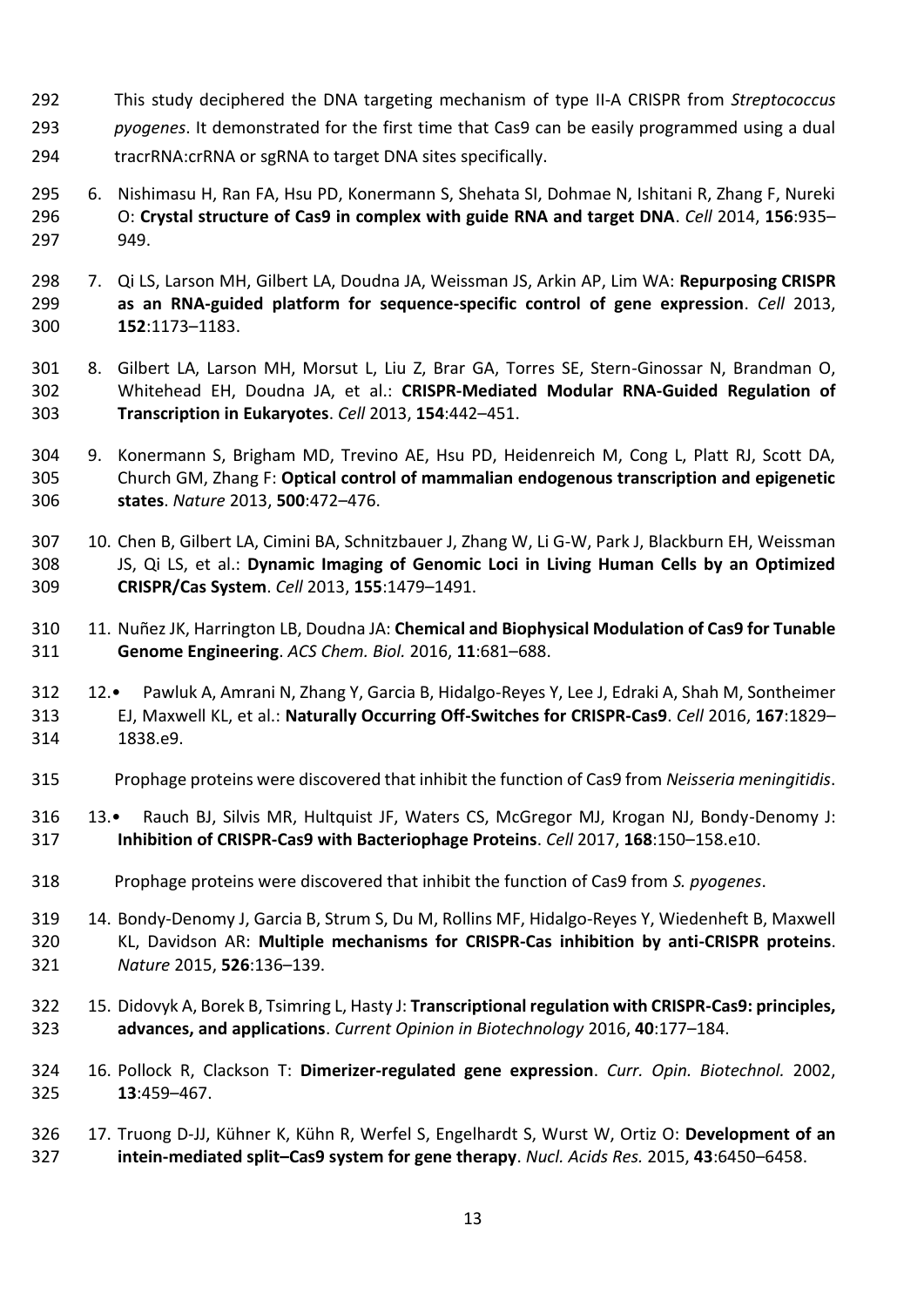- 18.• Chew WL, Tabebordbar M, Cheng JKW, Mali P, Wu EY, Ng AHM, Zhu K, Wagers AJ, Church GM: **A multifunctional AAV-CRISPR-Cas9 and its host response**. *Nat Meth* 2016, **13**:868–874.
- Protein construct size can be a limiting in delivery with adeno-associated viruses. This problem was overcome by utilizing a split-intein Cas9 approach, which also allowed to deliver Cas9- effector fusions.
- 19. Wright AV, Sternberg SH, Taylor DW, Staahl BT, Bardales JA, Kornfeld JE, Doudna JA: **Rational design of a split-Cas9 enzyme complex**. *PNAS* 2015, **112**:2984–2989.
- 20.• Zetsche B, Volz SE, Zhang F: **A split-Cas9 architecture for inducible genome editing and transcription modulation**. *Nat. Biotechnol.* 2015, **33**:139–142.
- Description of split Cas9 that dimerized dependent on the presence of rapalogs. By fusing nuclear localization and export signals to the two halves of Cas9, an additional layer of control was provided.
- 21.• Nguyen DP, Miyaoka Y, Gilbert LA, Mayerl SJ, Lee BH, Weissman JS, Conklin BR, Wells JA: **Ligand-binding domains of nuclear receptors facilitate tight control of split CRISPR activity**. *Nature Communications* 2016, **7**:12009.
- Addition of ligand-binding domains to split Cas9 achieves signal-dependent control of Cas9 localization and cellular activity.
- 22. Kawano F, Suzuki H, Furuya A, Sato M: **Engineered pairs of distinct photoswitches for optogenetic control of cellular proteins**. *Nature Communications* 2015, **6**:6256.
- 23.•• Nihongaki Y, Kawano F, Nakajima T, Sato M: **Photoactivatable CRISPR-Cas9 for optogenetic genome editing**. *Nat Biotech* 2015, **33**:755–760.
- Fusion of split Cas9 to photoassociating dimerization domains afforded spatiotemporally resolved and reversible optogenetic control.
- 24. Ziegler T, Möglich A: **Photoreceptor engineering**. *Front. Mol. Biosci* 2015, **2**:30.
- 25.• Hemphill J, Borchardt EK, Brown K, Asokan A, Deiters A: **Optical Control of CRISPR/Cas9 Gene Editing**. *J. Am. Chem. Soc.* 2015, **137**:5642–5645.
- Photocaging of a lysine residue essential for Cas9 activity resulted in a non-functional protein. Upon UV irradiation, the caged amino acid was liberated and Cas9 activity fully restored. Requires incorporation of unnatural amino acids and is irreversible.
- 26.• Luo J, Liu Q, Morihiro K, Deiters A: **Small-molecule control of protein function through Staudinger reduction**. *Nat Chem* 2016, **8**:1027–1034.
- Modification of the same lysine residue as in [25•] with a small-molecule cleavable protecting group led to an inactive Cas9 that can be restored to native, fully active enzyme by small-molecule addition. Requires incorporation of unnatural amino acids.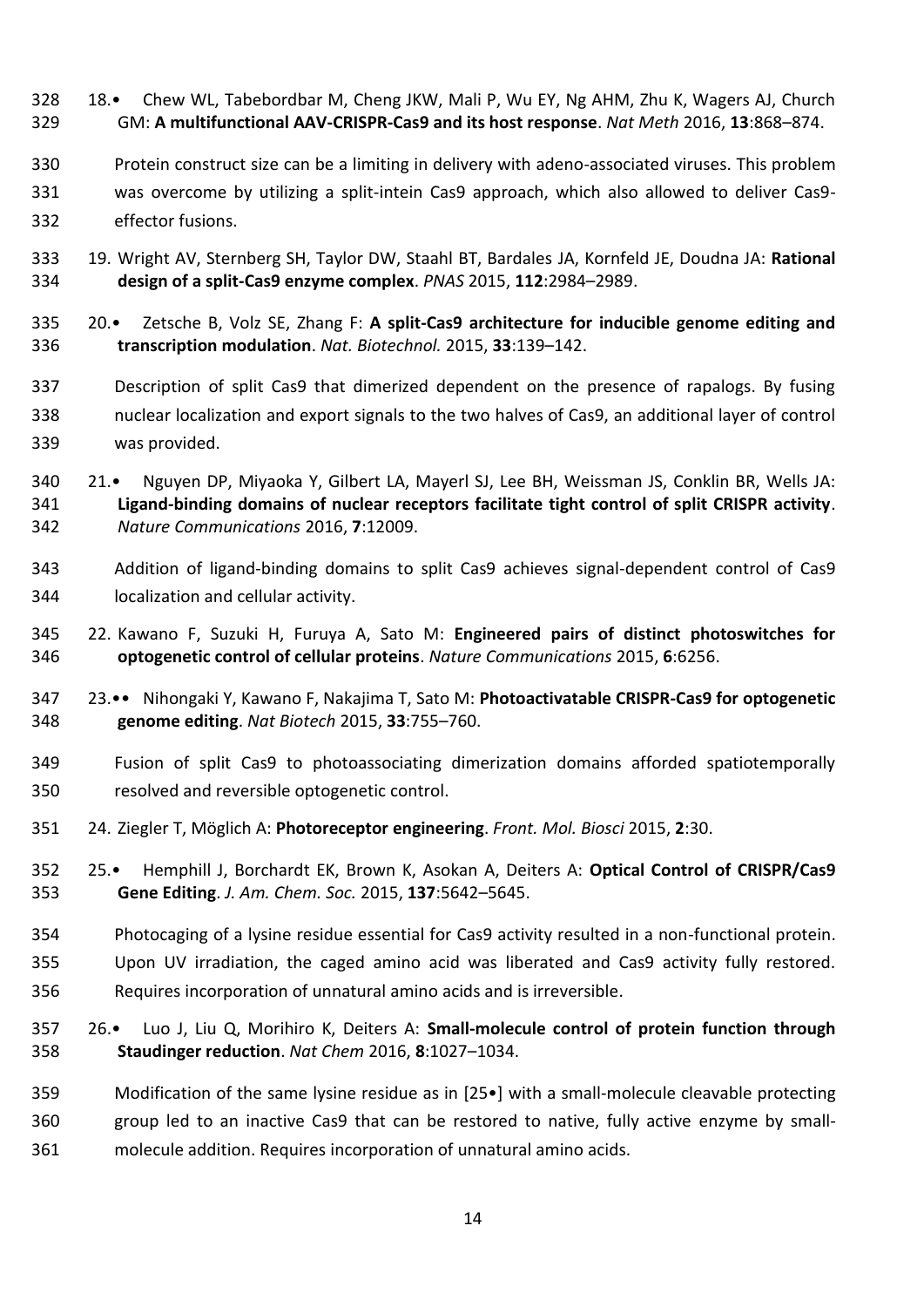- 27. Liu KI, Ramli MNB, Woo CWA, Wang Y, Zhao T, Zhang X, Yim GRD, Chong BY, Gowher A, Chua MZH, et al.: **A chemical-inducible CRISPR-Cas9 system for rapid control of genome editing**. *Nat Chem Biol* 2016, **12**:980–987.
- 28. **iGEM Freiburg 2013**. http://2013.igem.org/Team:Freiburg
- 29. Niopek D, Wehler P, Roensch J, Eils R, Di Ventura B: **Optogenetic control of nuclear protein export**. *Nat. Commun.* 2016, **7**:10624.
- 30. Yumerefendi H, Lerner AM, Zimmerman SP, Hahn K, Bear JE, Strahl BD, Kuhlman B: **Light- induced nuclear export reveals rapid dynamics of epigenetic modifications**. *Nat. Chem. Biol.* 2016, **12**:399–401.
- 31. Davis KM, Pattanayak V, Thompson DB, Zuris JA, Liu DR: **Small molecule–triggered Cas9 protein with improved genome-editing specificity**. *Nat Chem Biol* 2015, **11**:316–318.
- 32.•• Oakes BL, Nadler DC, Flamholz A, Fellmann C, Staahl BT, Doudna JA, Savage DF: **Profiling of engineering hotspots identifies an allosteric CRISPR-Cas9 switch**. *Nat Biotech* 2016, **34**:646– 651.
- Positions in Cas9 were determined that tolerate insertions of unrelated protein domains.
- Insertion at one such site of the ligand-binding domain of the estrogen receptor yielded a Cas9
- variant that was allosterically regulated by a small-molecule ligand yet retained maximum activity close to wild-type Cas9.
- 33.• Richter F, Fonfara I, Bouazza B, Schumacher CH, Bratovič M, Charpentier E, Möglich A: **Engineering of temperature- and light-switchable Cas9 variants**. *Nucl. Acids Res.* 2016, doi:10.1093/nar/gkw930.
- Insertion of a photodissociating dimerization domain at surface-exposed positions of Cas9 yielded a moderately light-sensitive, single-chain variant. In addition, the first temperature- sensitive Cas9 variant was discovered: robust activity at a permissive temperature of 29°C was eliminated at 37°C.
- 34. Conrad KS, Bilwes AM, Crane BR: **Light-induced subunit dissociation by a light-oxygen-voltage domain photoreceptor from Rhodobacter sphaeroides**. *Biochemistry* 2013, **52**:378–391.
- 35. Gutschner T, Haemmerle M, Genovese G, Draetta GF, Chin L: **Post-translational Regulation of Cas9 during G1 Enhances Homology-Directed Repair**. *Cell Reports* 2016, **14**:1555–1566.
- 36. Nishimura K, Fukagawa T, Takisawa H, Kakimoto T, Kanemaki M: **An auxin-based degron system for the rapid depletion of proteins in nonplant cells**. *Nat Meth* 2009, **6**:917–922.
- 37. Renicke C, Schuster D, Usherenko S, Essen L-O, Taxis C: **A LOV2 domain-based optogenetic tool to control protein degradation and cellular function**. *Chem. Biol.* 2013, **20**:619–626.
- 38. Bonger KM, Rakhit R, Payumo AY, Chen JK, Wandless TJ: **General method for regulating protein stability with light**. *ACS Chem. Biol.* 2014, **9**:111–115.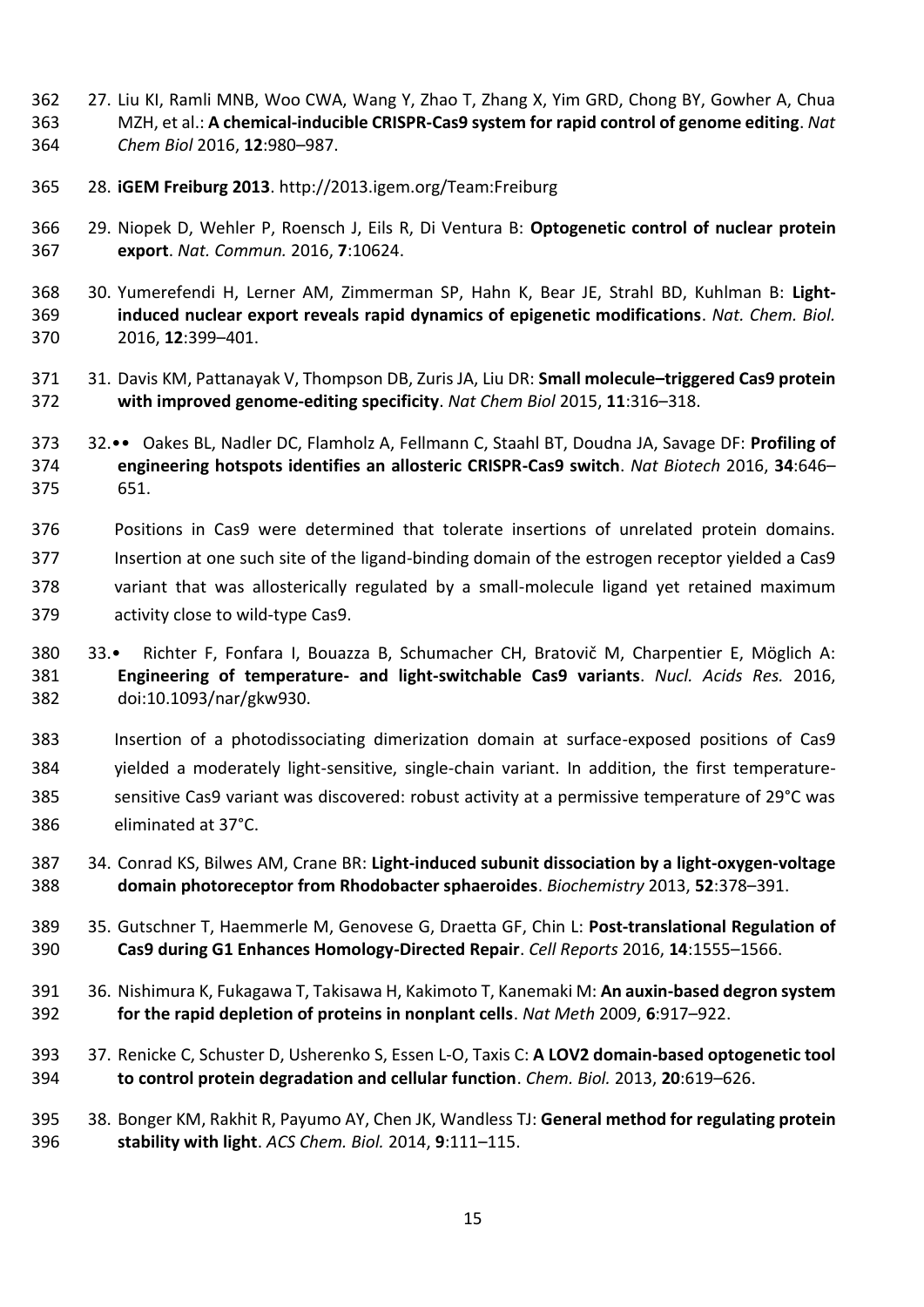- 39. Ma H, Tu L-C, Naseri A, Huisman M, Zhang S, Grunwald D, Pederson T: **CRISPR-Cas9 nuclear dynamics and target recognition in living cells**. *J Cell Biol* 2016, **214**:529–537.
- 40.•• Liu Y, Zhan Y, Chen Z, He A, Li J, Wu H, Liu L, Zhuang C, Lin J, Guo X, et al.: **Directing cellular information flow via CRISPR signal conductors**. *Nat Meth* 2016, **13**:938–944.
- sgRNAs were modified with ligand-sensitive riboswitch aptamers such that the active Cas9:RNA
- complex only formed in presence of cognate ligands. Modification of the sgRNA instead of Cas9
- facilitates differential regulation of separate gene targets in multiplexing scenarios.
- 41.•• Jain PK, Ramanan V, Schepers AG, Dalvie NS, Panda A, Fleming HE, Bhatia SN: **Development of Light-Activated CRISPR Using Guide RNAs with Photocleavable Protectors**. *Angew. Chem. Int. Ed.* 2016, **55**:12440–12444.
- The sgRNA was incapacitated by heteroduplex formation with reverse-complementary protector DNA oligonucleotides. UV radiation destroyed photosensitive linkers within the protector leading to its fragmentation and liberation of the sgRNA. Facilitates multiplexing, as in [40•], but requires chemical preparation of protector DNA and is irreversible.
- 42. Nihongaki Y, Yamamoto S, Kawano F, Suzuki H, Sato M: **CRISPR-Cas9-based Photoactivatable Transcription System**. *Chem. Biol.* 2015, **22**:169–174.
- 43.• Polstein LR, Gersbach CA: **A light-inducible CRISPR-Cas9 system for control of endogenous gene activation**. *Nat Chem Biol* 2015, **11**:198–200.
- Light-dependent activation of transcription was achieved by linking dCas9 and the strong transactivator VP64 to photoassociating dimerization domains. One reversibly switchable system had minimal background activity but light-induced activity on par with direct fusions between dCas9 and VP64.
- 44. Kennedy MJ, Hughes RM, Peteya LA, Schwartz JW, Ehlers MD, Tucker CL: **Rapid blue-light-mediated induction of protein interactions in living cells**. *Nat. Methods* 2010, **7**:973–975.
- 45.• Gao Y, Xiong X, Wong S, Charles EJ, Lim WA, Qi LS: **Complex transcriptional modulation with orthogonal and inducible dCas9 regulators**. *Nat Meth* 2016, **13**:1043–1049.
- Two dCas9 homologues were fused to ligand-binding domains to allow ligand-induced recruitment of effector units. Use of the homologues enabled orthogonal, tunable and reversible 425 regulation of different target genes as well as the construction of simple logic gates with predictable and defined outcomes depending on the presence of two different ligands.
- 46. Bao Z, Jain S, Jaroenpuntaruk V, Zhao H: **Orthogonal Genetic Regulation in Human Cells Using Chemically Induced CRISPR/Cas9 Activators [Internet]**. *ACS Synth. Biol.* 2017, doi:10.1021/acssynbio.6b00313.
- 47. Konermann S, Brigham MD, Trevino AE, Joung J, Abudayyeh OO, Barcena C, Hsu PD, Habib N, Gootenberg JS, Nishimasu H, et al.: **Genome-scale transcriptional activation by an engineered CRISPR-Cas9 complex**. *Nature* 2015, **517**:583–588.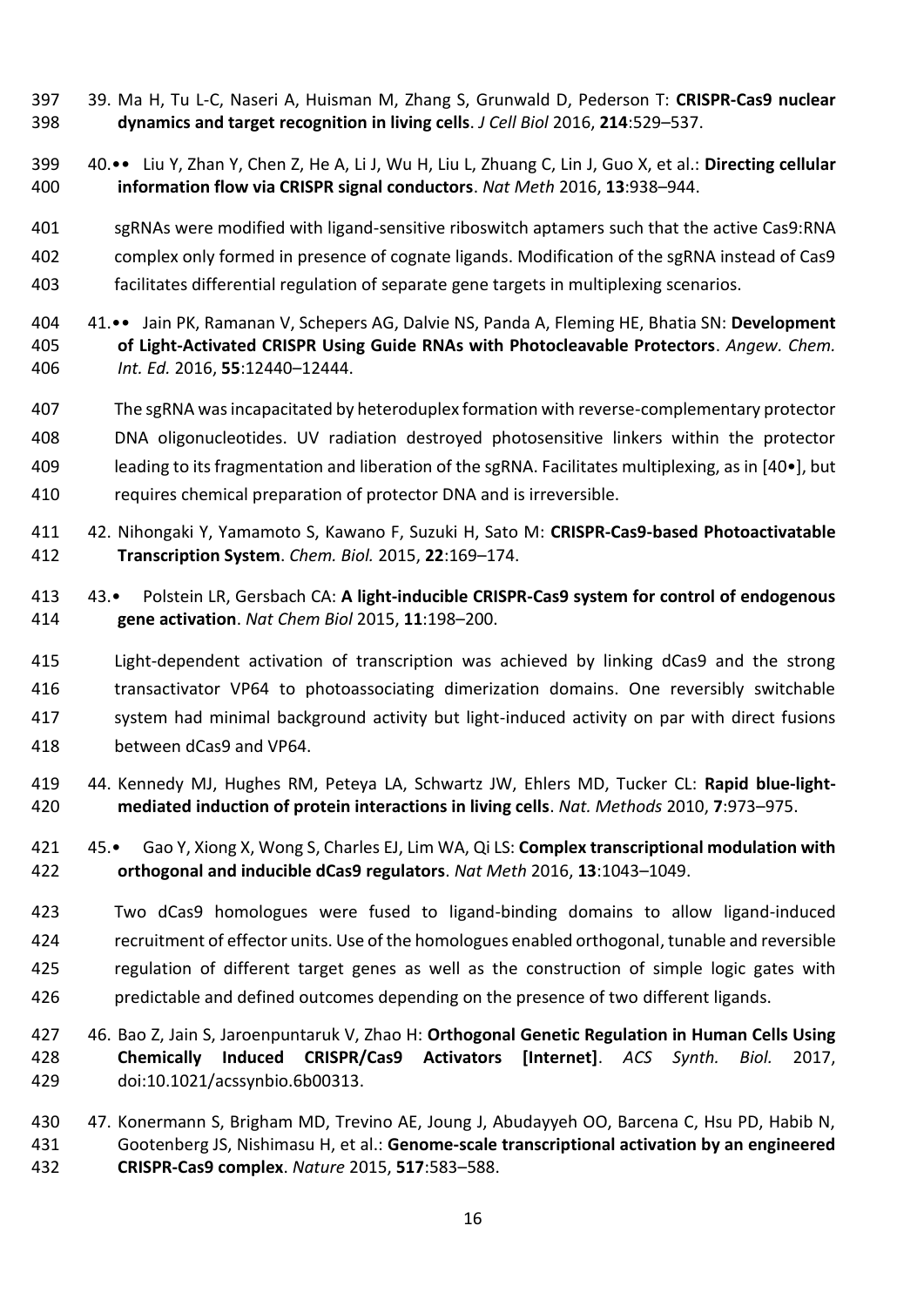- 48. Zalatan JG, Lee ME, Almeida R, Gilbert LA, Whitehead EH, La Russa M, Tsai JC, Weissman JS, Dueber JE, Qi LS, et al.: **Engineering Complex Synthetic Transcriptional Programs with CRISPR RNA Scaffolds**. *Cell* 2015, **160**:339–350.
- 49. Shechner DM, Hacisuleyman E, Younger ST, Rinn JL: **Multiplexable, locus-specific targeting of long RNAs with CRISPR-Display**. *Nat Meth* 2015, **12**:664–670.
- 50. Mali P, Aach J, Stranges PB, Esvelt KM, Moosburner M, Kosuri S, Yang L, Church GM: **CAS9 transcriptional activators for target specificity screening and paired nickases for cooperative genome engineering**. *Nat Biotech* 2013, **31**:833–838.
- 51.• Maji B, Moore CL, Zetsche B, Volz SE, Zhang F, Shoulders MD, Choudhary A: **Multidimensional chemical control of CRISPR-Cas9**. *Nat. Chem. Biol.* 2017, **13**:9–11.
- Ligand-sensitive degrons were fused to aptamer-binding domains and transcriptional effectors.
- In the absence of ligand, proteasomal degradation occurred, but in presence of the ligand, the
- complex was stabilized, could hence bind to specific aptamers embedded in the sgRNA of Cas9
- and exert desired effects at specific genomic target sites.
- 52. Richardson CD, Ray GJ, DeWitt MA, Curie GL, Corn JE: **Enhancing homology-directed genome editing by catalytically active and inactive CRISPR-Cas9 using asymmetric donor DNA**. *Nat Biotech* 2016, **34**:339–344.
- 53. Wright AV, Nuñez JK, Doudna JA: **Biology and Applications of CRISPR Systems: Harnessing Nature's Toolbox for Genome Engineering**. *Cell* 2016, **164**:29–44.
- 54. Nishimasu H, Cong L, Yan WX, Ran FA, Zetsche B, Li Y, Kurabayashi A, Ishitani R, Zhang F, Nureki O: **Crystal Structure of Staphylococcus aureus Cas9**. *Cell* 2015, **162**:1113–1126.
- 55. Fonfara I, Richter H, Bratovič M, Le Rhun A, Charpentier E: **The CRISPR-associated DNA-cleaving enzyme Cpf1 also processes precursor CRISPR RNA**. *Nature* 2016, **532**:517–521.
- 56. Zetsche B, Heidenreich M, Mohanraju P, Fedorova I, Kneppers J, DeGennaro EM, Winblad N, Choudhury SR, Abudayyeh OO, Gootenberg JS, et al.: **Multiplex gene editing by CRISPR-Cpf1 using a single crRNA array**. *Nat Biotech* 2017, **35**:31–34.
- 57. Abudayyeh OO, Gootenberg JS, Konermann S, Joung J, Slaymaker IM, Cox DBT, Shmakov S, Makarova KS, Semenova E, Minakhin L, et al.: **C2c2 is a single-component programmable RNA-guided RNA-targeting CRISPR effector**. *Science* 2016, **353**:aaf5573.
- 
- Figures
- Figure 1
- Principal applications of RNA-guided Cas9 and leverage points for controlling its cellular activity.
- Cleavage-competent Cas9 is used to introduce single-strand nicks or double-strand breaks at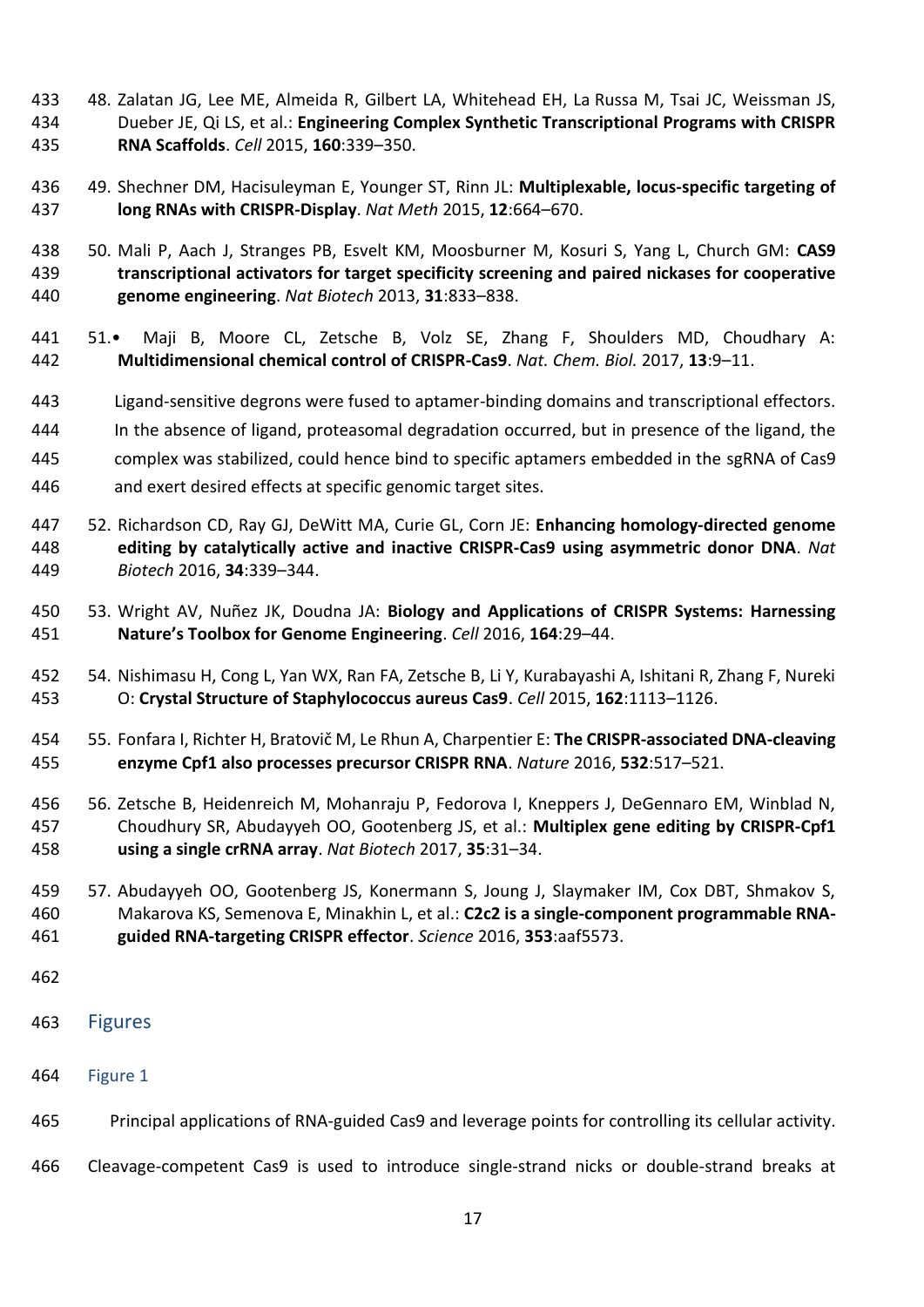specific, unique sites in genomes. The cleavage-deficient dCas9 serves as a sequence-specific DNA- binding protein and can be connected to effector modules that exert desired biological output, e.g., up- or down-regulation of transcription. To fulfill its intended function, (d)Cas9 has to mediate several steps, all of which potentially offer toeholds for interfering with (red symbols). Control can 471 be exerted by regulating the availability of (d)Cas9 ( $\overline{1}$ ) and the sgRNA ( $\overline{2}$ )). (d)Cas9 then has to bind a sgRNA (or, tracrRNA:crRNA) and find its PAM sequence and the adjacent, cognate DNA target 473 ( $(3)$ ). Cas9 additionally has to cleave one or both DNA strands ( $(4)$ ) and release the reaction 474 products afterwards ( $(5)$ ). In case of dCas9, DNA effector units must be recruited ( $(6)$ ). To turn off 475 (d)Cas9 activity, its cellular turnover can be regulated  $(2)$ ).

- 
- Figure 2

 Select case studies of (d)Cas9 variants that are switchable by external trigger signals. (a, b) Split Cas9 can be reconstituted and activity thus regained via fragment dimerization induced by light or small-molecule ligands [20•,21•]. Spontaneous dimerization and leak activity can be minimized by directing one fragment to the cytosol (panel b). (c) Modification of a lysine residue with a photolabile caging group renders Cas9 inactive, presumably because of interference with RNA and DNA binding 483 [25•]. UV light liberates the caging group and restores activity. (d) Terminal fusion with the ligand- binding domain (LBD) of the estrogen receptor ETR leads to sequestration of Cas9 in the cytosol [27]; addition of 4-hydroxytamoxifen (4-HT) induces nuclear translocation. Insertion of the ETR-LBD sketched here, rather than terminal fusion, additionally results in allosteric activation by 4-HT [32••]. (e) Insertion of a dimeric light-oxygen-voltage (LOV) photosensor into Cas9 leads to formation of a sterically hindered, inactive complex [33•]. Blue light raises Cas9 activity, presumably via dissociation of the LOV sensor. (f, g) dCas9 is used as a sequence-specific DNA-binding protein 490 to which effector modules are recruited in a signal-dependent manner [42,43•,48,51•]. Recruitment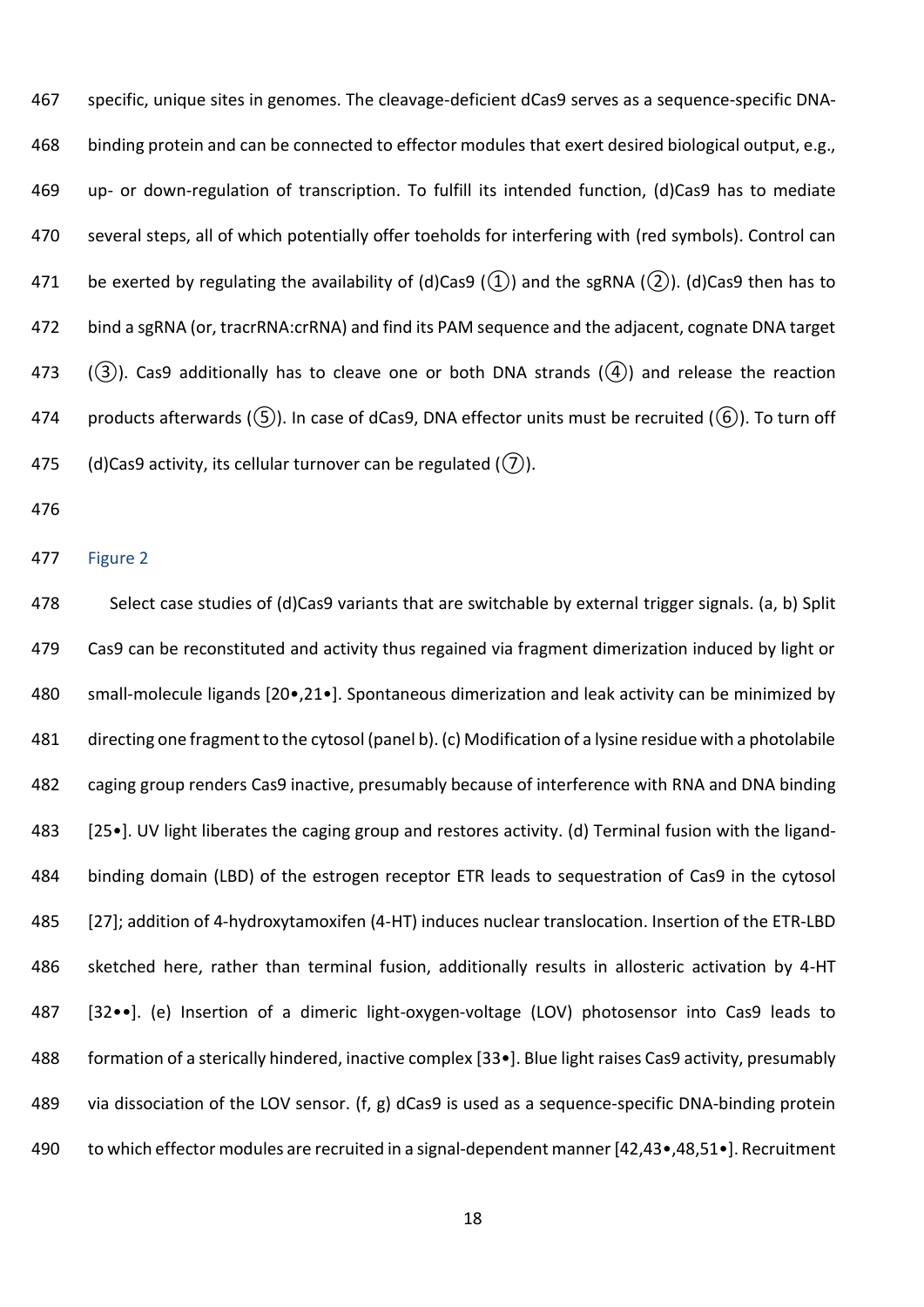- is either achieved via covalent fusion of interaction domains to Cas9 (panel f) or via RNA aptamers
- inserted into or appended to the sgRNA (panel g).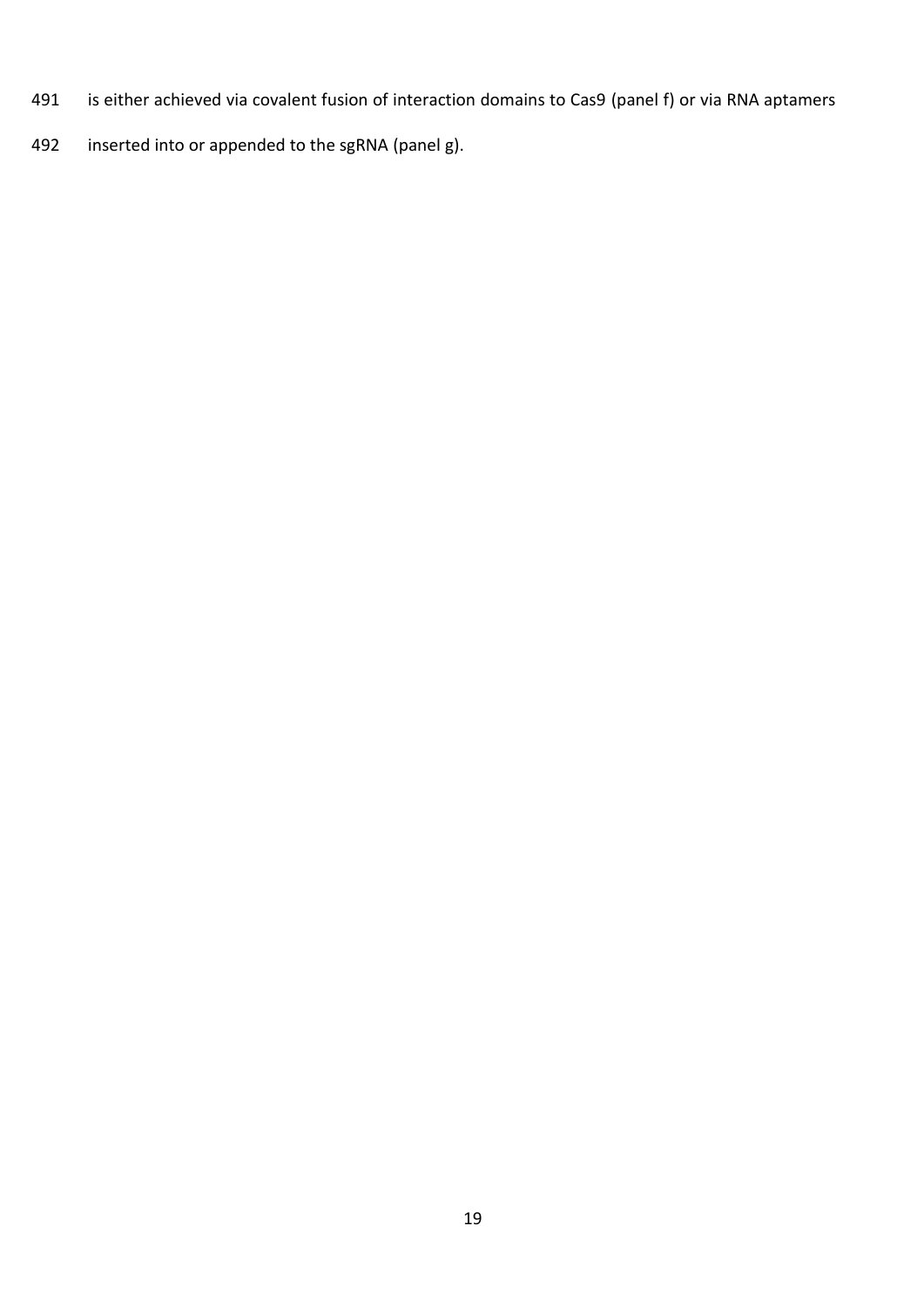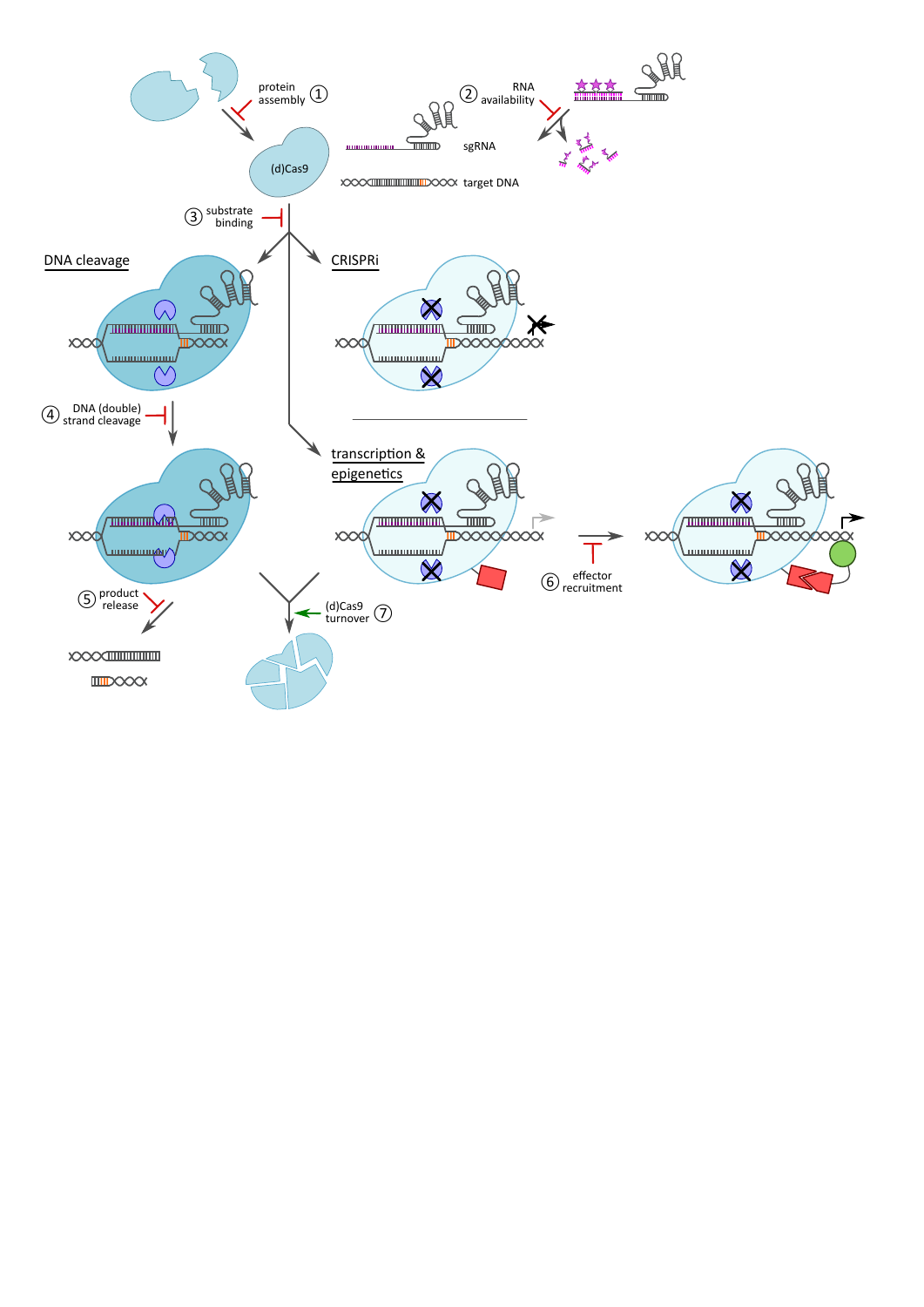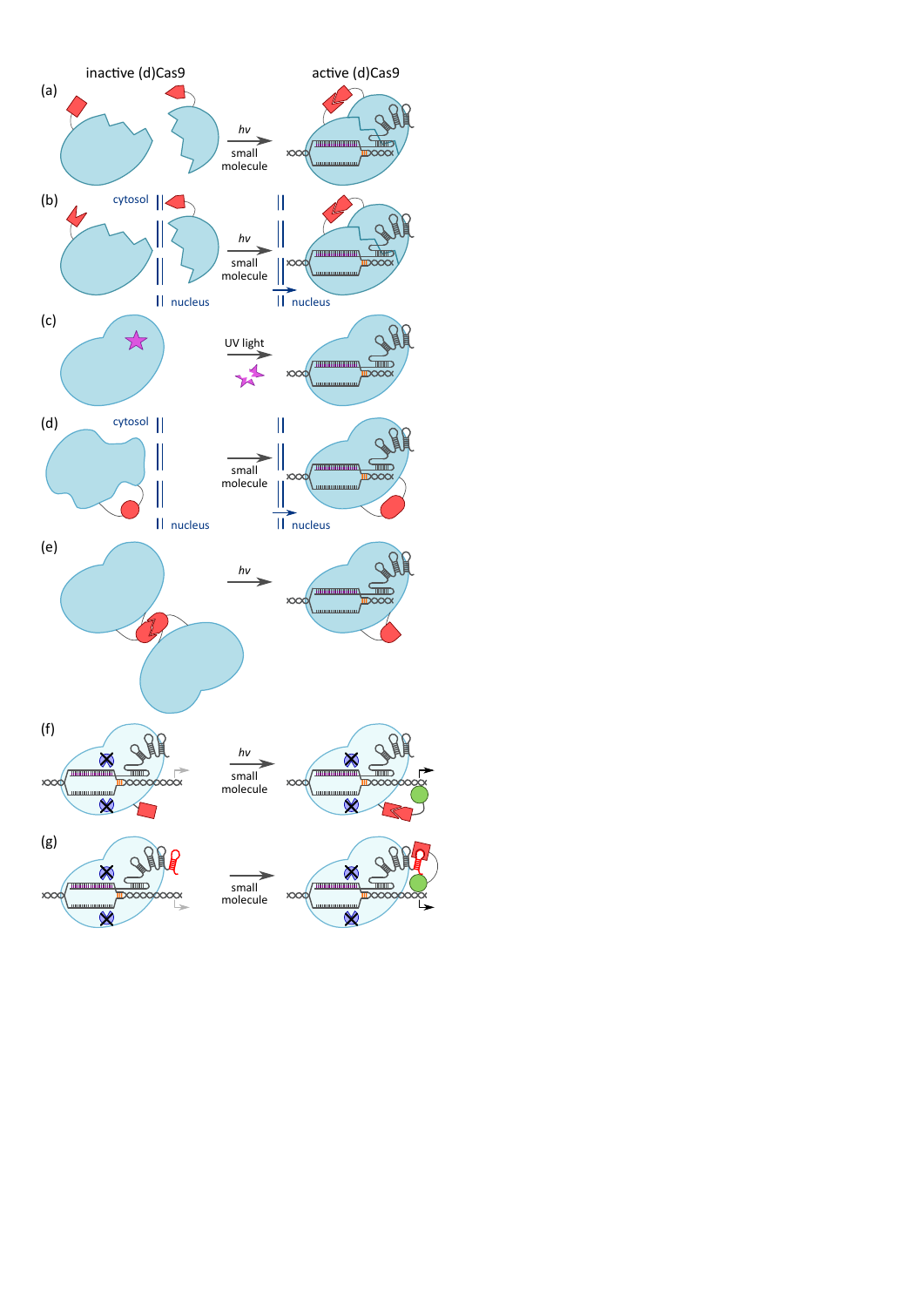# 1 Highlights

| $\overline{2}$ |   | $\triangleright$ diverse Cas9 variants have been engineered that are switchable by external signals  |
|----------------|---|------------------------------------------------------------------------------------------------------|
| 3              |   | $\triangleright$ suitable signals include addition of small molecules, light and temperature changes |
| 4              |   | $\triangleright$ to achieve control, the Cas9 protein itself or its programmable RNAs are modified   |
| 5              |   | $\triangleright$ switchable Cas9 variants are engineered as split or single-chain proteins           |
| 6              | ➤ | switchable variants mitigate effects caused by excessive and untimely Cas9 activity                  |